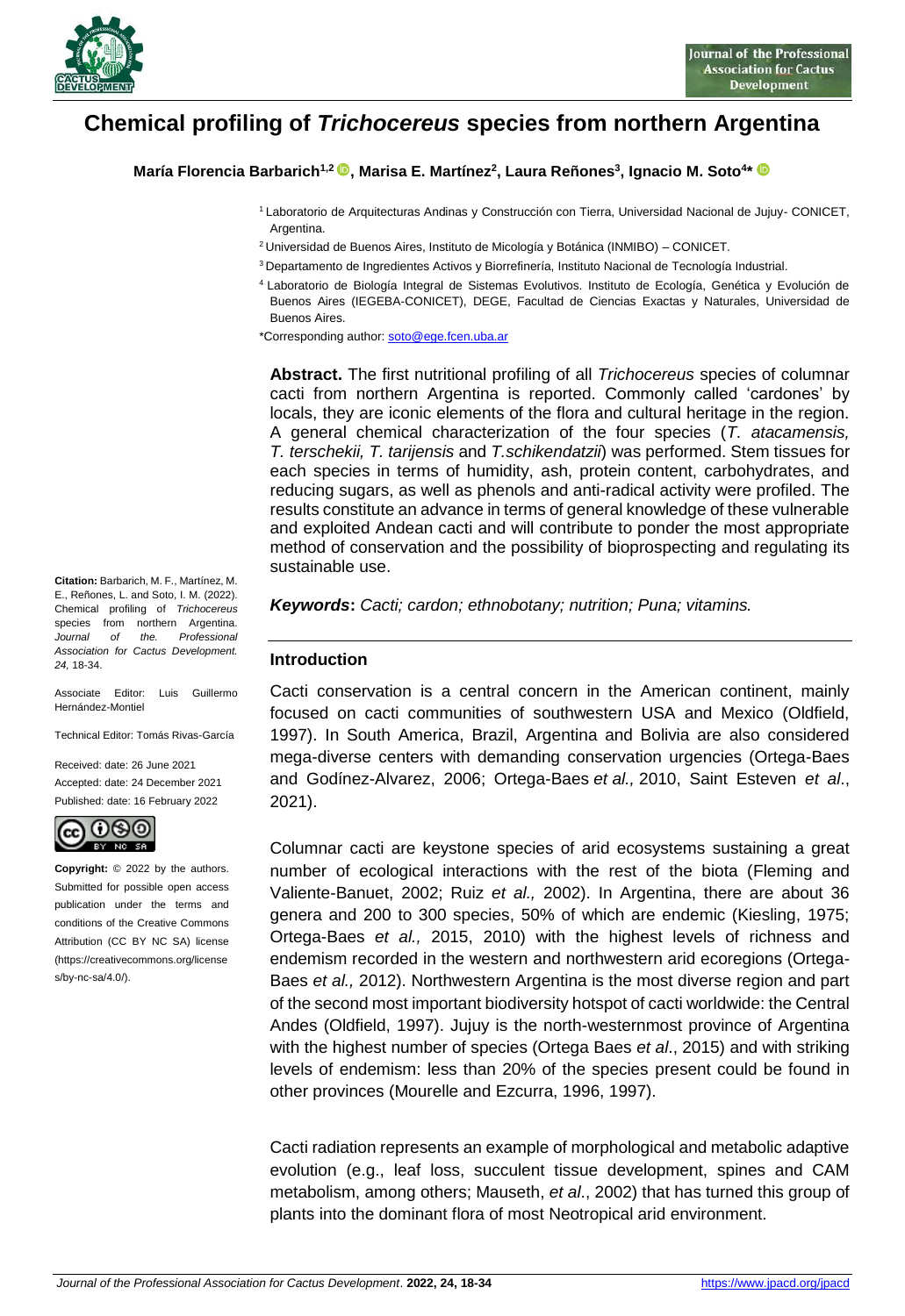An important part of metabolic adaptations undergoes changes in the expression and synthesis patterns of certain compounds that fulfill different functions, such as antiherbivore or pathogen defenses, interaction with other plants, signals to pollinators, etc. (Barbehenn and Constabel, 2011; Seigler, 1998; Wink, 2003). Cacti´s complex chemistry is tightly linked to their ecological interactions and a better understanding of this trait is fundamental to the correct assessment of each species economic potential, individual health and ecological role.

Historically, humans have consumed cacti for medicinal, religious or recreational uses and the psychotropic properties of some species which are promoting research focused on the isolation and chemical characterization of those compounds of interest. Peyote (*Lophophora williamsii* Lem. Ex Salm-Dyck JM Coult.) consumption is mentioned in Spaniards records from 1790 and incorporated into the Mexican Pharmacopoeia of 1841 (Ewell, 1896). However, more general descriptions or reports of the chemical/nutritional characteristics of cacti are still scarce and scattered in the literature (Trout, 2014).

Due to their economic value, cultural importance and use history, the most studied species belong to the Opuntioideae subfamily (Carreira *et al.,* 2014; Ervin, 2012; *Inglese et al.,* 2002). In Mexico, for example, some species have been cultivated for, at least, the past 14,000 years (Casas and Barbera, 2002). Particularly, various *Opuntia* species have medicinal properties (Trejo-González *et al.,* 1996; Laurenz *et al.*, 2003; Huang *et al.*, 2008) and *Opuntia ficus-indica* (L.) is the most widespread, human-exploited species being cultivated for uses as diverse as erosion control, natural fences or as food source (Le Houérou, 1996; Feugang et *al.*, 2006; Hernández-Urbiola *et al.*, 2010, 2011). Their fruits ('tunas') are usually consumed by humans, as well as the cladodes of young maturational stages ('nopales' or 'pencas'), which are eaten in salads (Feugang *et al.,* 2006; Hernández-Urbiola *et al.*, 2010, 2011; Ervin, 2012).

Within Cereoideae, the chemistry of the stems of highly alkaloidiferous species of columnar cacti of the genus *Trichocereus*, has long been a topic of interest (Agurell, 1969a, 1969c). However, these studies have been limited to these secondary metabolites excluding other relevant chemical aspects of the plants. *T. terschekii* has received special attention due to its high concentration of alkaloids (between 0.25-1.2% dry weight) and was the first case where mescaline was reported in a species other than *Lophophora williamsii* (Reti and Castrillón, 1951, Corio *et al*., 2013). Padró and Soto (2013) expanded the chemical description of this species by studying its nutritional properties. The results indicate that *T. terscheckii* has a high content of water and dry samples have a high proportion of non-digestible fiber, high values of sugar proteins, and a profile of fatty acids represented mostly by α-linolenic acid (29.2%), linoleic (23.1%) and palmitic (19.6%). Interestingly, it also included cis-vaccenic acid, a rare isomer of oleic acid representing nearly a 7% of the fatty acids present (Padró and Soto, 2013). Given the fact that humans regularly exploit columnar species, expanding knowledge of the chemical composition of more species is necessary and have to be improved on those properties that have favored certain uses (including their consumption).

In the eastern valleys of Jujuy there are three large species with columnar habit belonging to the *Trichocereus* genus: *T. atacamensis* (Phil.) W.T. Marshall & T.M. Bock, *T. terschekii* (Parm. ex Pfeiff.) Britton & Rose and *T. tarijensis* (Vaupel) Werderm. (Figure 1). They are iconic elements of the flora in the Puna and Prepuna and are commonly called 'cardones' by locals. Another species *T. schickendantzii* (F.A.C. Weber) Britton & Rose is also registered as small 'cardon' by inhabitants (Barbarich and Suárez, 2018). The 'cardón' or 'pasacana' (*T. atacamensis*; Figure 1a) is abundant in the biogeographic province of Prepuna and it is typical of the Andean region. Along their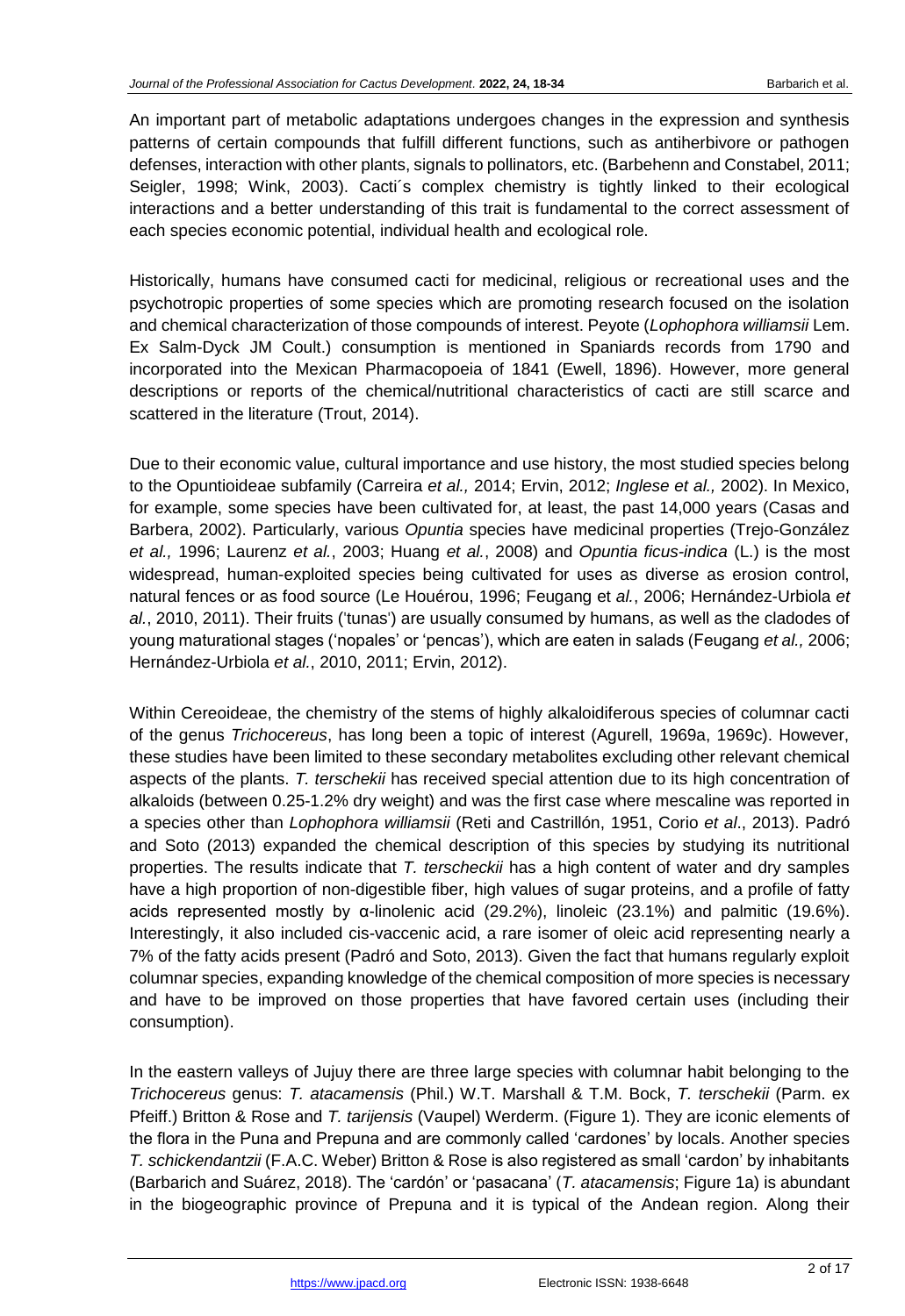distribution they are accompanied by the 'little cardon' (*T. tarijensis*; Figure 1b), very similar but with red flowers, and several other cacti belonging to *Opuntia*, *Cylindropuntia*, *Tephrocactus*, *Parodia* and *Lobivia* genera. On slopes and by the side of streams that exceed 4,000 meters above sea level in the Puna area, it is also possible to find *T. atacamensis* (Cabrera, 1976). Further south, in the area of the Chaqueño domain in Jujuy, the 'cardonals' are exclusively formed by *T. terscheckii* specimens (Cabrera, 1976; Figure 1c).



**Figure 1.** *Trichocereus* species in Jujuy Province, Argentina: **a)** *T. atacamensis*, **b)** *T. schickendantzii*, **c)** *T. tarijensis* and **d)** *T. terschekii*. Flowers detailed in the insets. Photos: Florencia Barbarich.

These species provide essential ecological services like food source, shelter or shade for other animal species (Bustamante and Burquez, 2005). Other uses have been reported as forage, construction materials and as ornamental plants; and in many places its excessive use has caused their population to decline exposing other species to risk (Casas, 2002; Esquivel, 2004; Fuentes, 2005; Kiesling, 2001; Ortega-Baes *et al.*, 2010). Besides the economic-utilitarian perspective, cacti are also fundamental for local people as central symbolic and cultural elements (Barbarich and Suárez, 2018). Lately, residents are reporting that the health status of *T. atacamensis* is worrisome and warn about different symptoms associated with contamination or environmental degradation (Barbarich and Suárez, 2018, Barbarich *et al.*, 2021). These type of cacti have been shown to have a limited growth and renewal density, mainly associated with regional temperatures (both frost-free days and average temperature) (Barthlott and Hunt, 1993; Hunt, Taylor and Charles, 2006) making them particularly vulnerable to massive pest infestation or high levels of exploitation (Barbarich and Suárez, 2018, Barbarich *et al.*, 2021).

All in all, a deeper knowledge of these species is needed in order to take appropriate conservation measures, as these are species of great ecological value, but also respectful of human-plant ties, as they are also of cultural relevance to the communities that relate to them, occupying a fundamental role in their economy, cosmogony and conception of nature.

Here the first nutritional profiling on *Trichocereus* species of northern Argentina is reported. General chemical characterization of the species was performed, in order to collect basic information about the nutritional-toxicological properties of their stems, their composition, as well as certain physiological characteristics was performed.

### **Methodology**

Plants samples of aerial parts (stem) of cacti were collected in the sites showed in Figure 2 in summer and winter months. For each species, 5 stems from different adult cacti were sampled. Given that these are highly valuable species, protected by law, (specially *T. atacamensis*), it was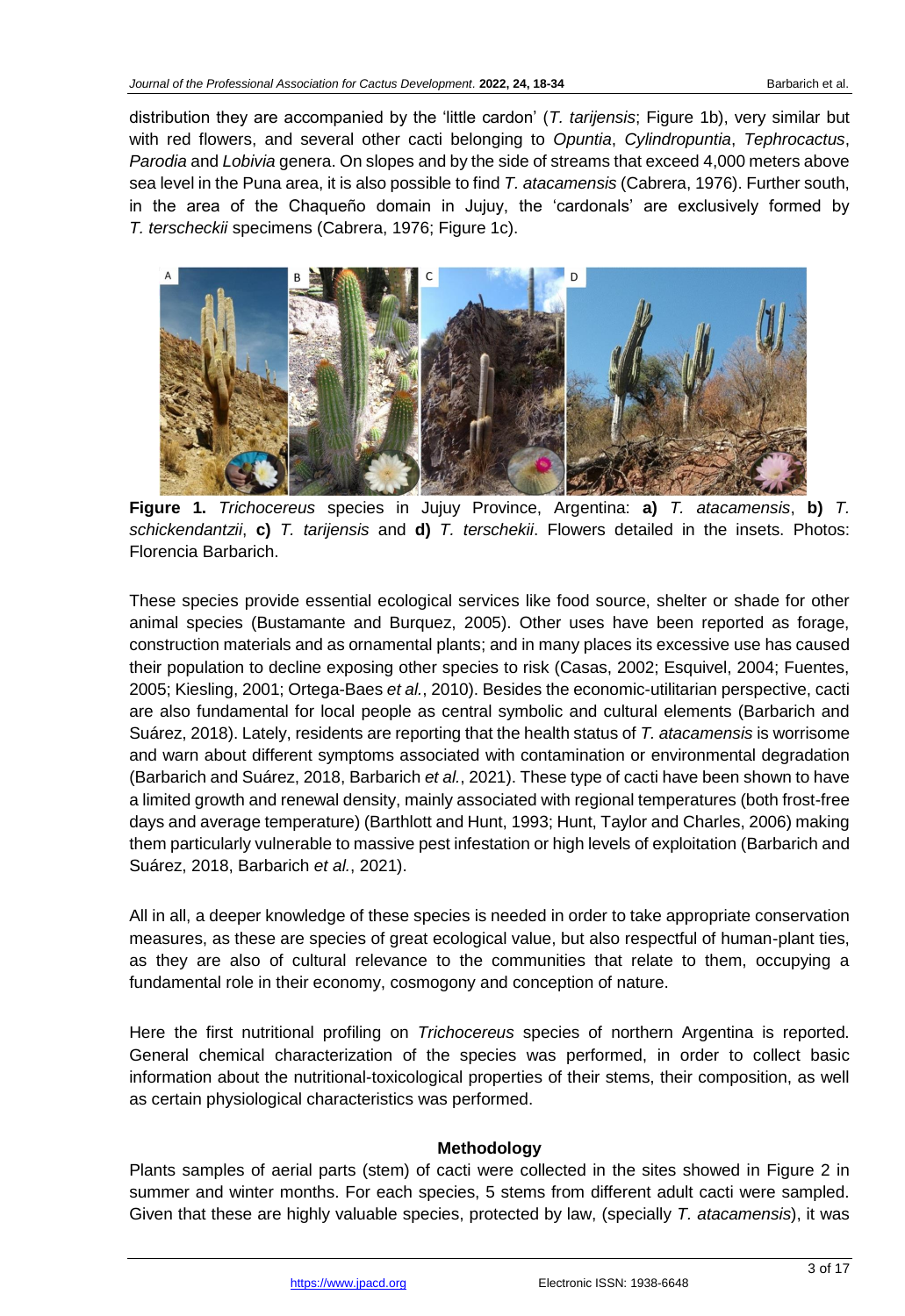decided to reduce the number of individuals sampled as much as possible. Specimen removal for this experiment was approved by the Environment Ministry of Jujuy Province (Res. Nº 106/2015- DPB, Nº 044/2016-S-B and Nº091/2017-S-B). Samples were transported refrigerated to the laboratory where spines were removed. Fresh material was used to establish pH and then totally dehydrated (using a lyophilizer AdVantage Pro Freeze Dryer de SP Scientifics) and ground to dust, the dry material was preserved without moisture or sun exposure until use.



**Figure 2**. Sampling sites (stars) at Tilcara, Susques and Santa Bárbara departments where the studied species were collected: **(a)** *T. atacamensis*, **(b)***T. schickendantzii*, **(c)** *T. tarijensis,* and **(d)***T. terschekii*.

## *Chemical profiling*

Analytic essays were conducted following AOAC (Association of Official Analytical Chemists) standards. AOAC 'Official Methods of Analysis' have been defined by regulations promulgated for enforcement of the Food, Drug, and Cosmetic Act (21 CFR 2.19), recognized in Title 9 of the USDA-FSIS Code of Federal Regulations, and in some cases by the U.S. Environmental Protection Agency.

Water content (moisture) was determined by dehydrating the samples through the lyophilization process, recording the initial and final weight after two complete cycles until constant weight was reached. Lyophilization required cutting each sample into cubes of approximately 1 cm per side. Then, they were freeze-dried using an SP Scientifics AdVantage Pro Freeze Dryer. Lyophilization cycle was started at -40 °C until equilibrating with sample´s internal temperature. The condenser was set at a temperature of -70 °C. During sublimation, vacuum was applied (60 mTorr) and temperature was increased to 10 °C until thermal equilibrium was achieved. This procedure was repeated rising 10 °C in each cycle until the sample temperature reached 40 °C, the total running time was 32 hours.

Ash content was obtained by charring the samples 1 hour at 70 °C and a subsequent burning of 3 h, until the disappearance of white fumes and the observation of the presence of white ash.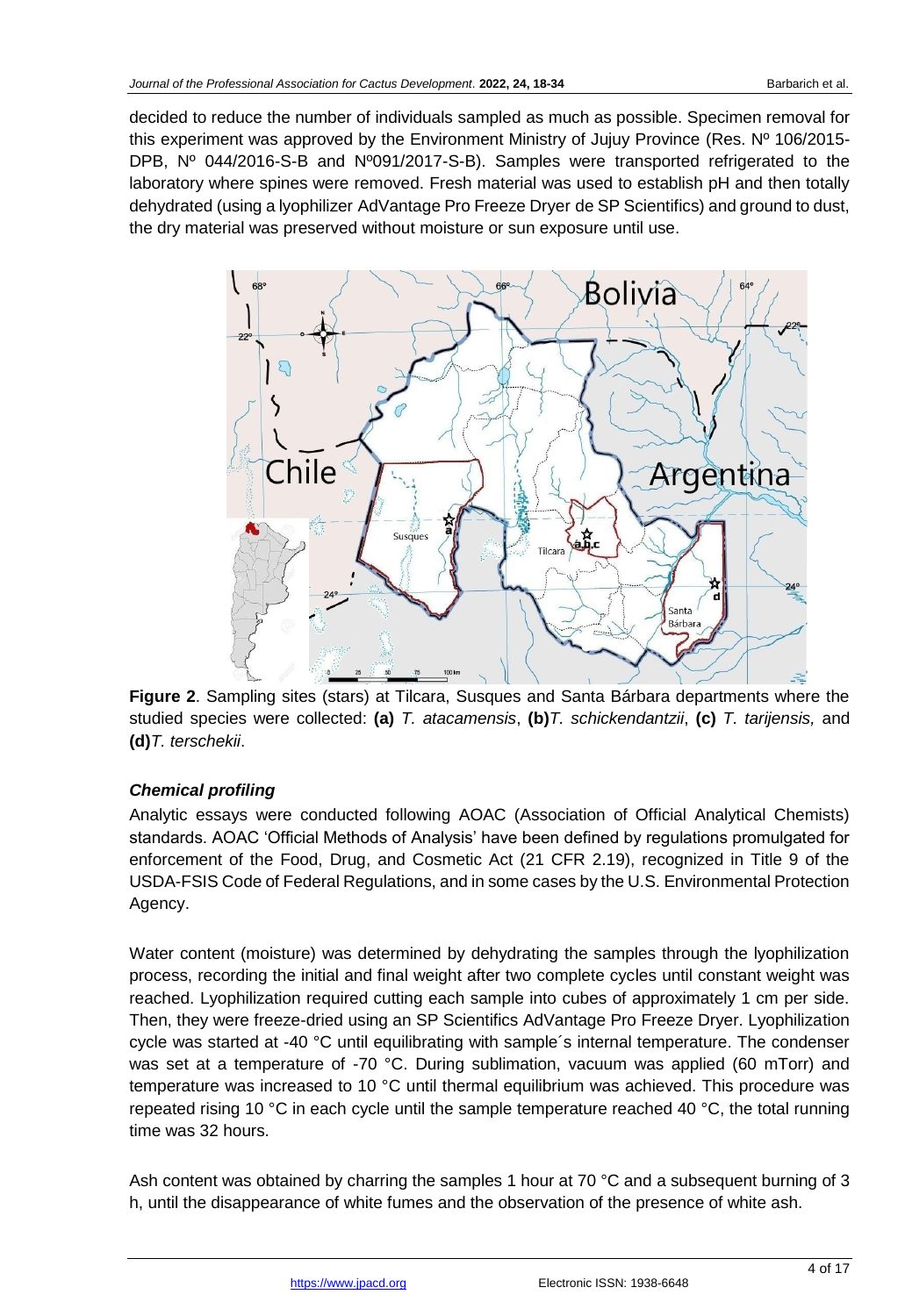From 100 g of fresh material proteins, carbohydrates and reducing sugars estimations were performed (García-Carreño, 1993). The amount of water naturally occurring in succulents facilitated the formation of homogenate when subjected to the action of a mixer. Afterwards, the homogenate was filtered using a double gauze. Extracts were centrifuged at 4000 rpm in a refrigerated ultracentrifuge at 4 °C for 15 min; the supernatant was retained and used for the analyses. Samples were analyzed thrice.

Total protein content was estimated by total nitrogen using the Kjeldahl method of digestion with concentrated sulfuric acid, using a mixture of potassium sulfate and selenium as catalyst (Bradstreet, 1954). The nitrogen formed was distilled in an alkaline medium with steam. The ammonia released was titrated with 0.1 N sulfuric acid. The conversion factor of total nitrogen to vegetal proteins was 6.25 according to the specie´s characteristics.

Carbohydrates determination was performed by using the phenol-sulfuric method, dehydrating saccharides derived from hydrolyzates to furfural (Dubois *et al.*, 1956). Furfural derivatives were detected by illuminating with a wavelength of 490 nm. Sucrose was used to construct the calibration curve.

Reducing sugars were analyzed using the Somogyi-Nelson technique (Nelson, 1944), illuminating with a wavelength of 540 nm and using glucose for the calibration curve.

Methanol extracts were prepared under low exposure to light and used for phenols and reducing compounds (antioxidants) determination. Three replicates of each sample were extracted and subsequently filtered and evaporated in a vacuum to record the total solids. They were then resuspended in methanol for analysis. Total phenolic compounds were determined by the Folin-Cicalteau method, providing colored derivatives capable of being determined spectrophotometrically at 765 nm, using gallic acid for the calibration curve.

Antioxidant capacity was determined by DPPH free radical method, detecting reduction of the 2,2- Diphenyl-1-picrylhydrazyl reagent (Sigma Aldrich) against an antiradical observed as loss of signal at 515 nm, the results are expressed as a percentage compared with the control signal. Measurements were made on a multichannel spectrophotometer with an automatic program, taking measurements every 1 minute for one hour and using a gallic acid calibration curve.

Vitamins B1 and B2 extraction was performed using Tang, Cronin, and Brunton protocol (2006). An acid hydrolysis was performed and subsequently neutralized. An enzymatic hydrolysis continued with commercial enzymes takadiastase and papain (Sigma Aldrich). Vitamin B1 determination required a derivatization with potassium ferriocyanide and extraction with isobutanol. Quantification was performed on HPLC (C18 column: 150 x 4.6 mm; Kromasil 100-5C18) Mobile phase for vitamin B2: MeOH: H20 (40:60); Flow: 0.8 mL min<sup>-1</sup> (running time 10 min). Excitation: 450nm; Emission: 510nm.

Mobile phase for vitamin B1: MeOH: H2O (80:20); Flow: 0.8 mL min<sup>-1</sup> (running time 10 min) Excitation: 366nm; Emission: 434nm.

Beta-carotenes were determined according to Official Standard AOAC 970.64, by means of extraction with hexane:acetone:ethanol:toluene followed by saponification with KOH, separated by chromatography on a column of silica and diatomaceous earth, eluting with hexane:acetone.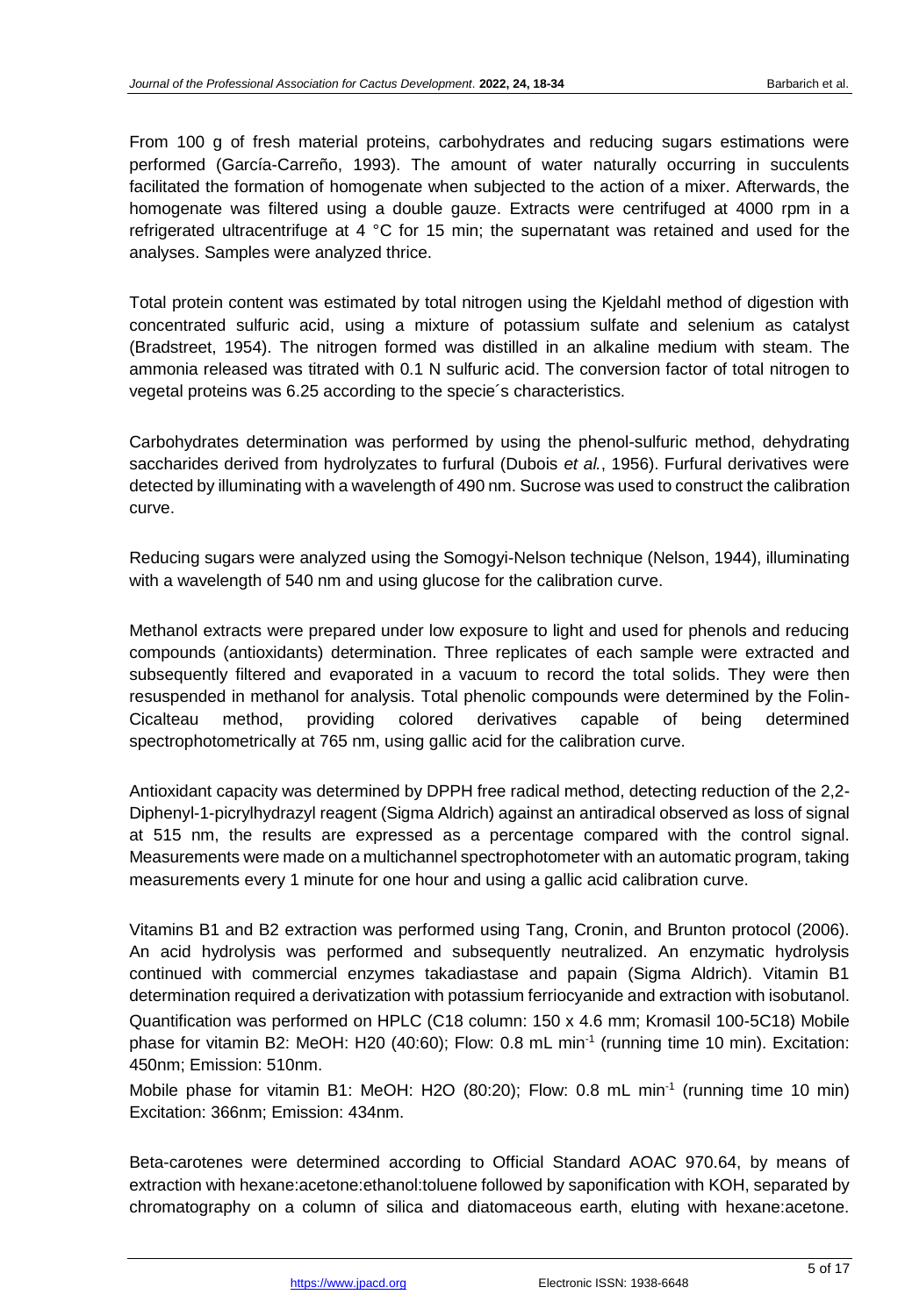Measurement was carried out on a spectrophotometer at 450 nm. Commercial 1-Phenylazo-2 naphthol, SolventYellow 14 (Sudan I) was used as the standard.

The tocopherols analysis protocol included an initial saponification with KOH, followed by five extractions with ethyl-ether and a subsequent neutralization. The extract was evaporated and redissolved in hexane. Quantification was performed on normal phase HPLC, with a fluorescence detector.

Determinations of neutral and acid fiber, and lignin in acid detergent with sulfuric acid were performed in duplicate, using the technology and protocols of the manufacturer of the ANKOM200/220 fiber analyzer digester (Ankom 158 Technol. Corp., Fairport, NY, USA). In all cases, the sample was originally dry, milled and homogeneous.

#### **Results and Discussion**

The chemical and nutritional profiles of *T. atacamensis, T. schickentdantzii, T. tarijensis* and *T. terschekii* in northern Argentina were characterized. Given the lack of previous information, these results constitute significant contributions to the specie knowledge and can be related to the recent ethnobiological reports of the species (Barbarich and Suárez, 2018, Barbarich *et al.*, 2021). Table 1 reports pH, percentage of humidity, ash, protein content, carbohydrates and reducing sugars, as well as phenols and anti-radical activity for each species.

**Table 1.** Profiling of *T. atacamensis, T. tarijensis T. terschekii* and *T. schickendatzii* samples*.* pH, humidity percentage at dry basis (H) and ash percentage (standard error)/ 100 g fresh tissue. Total nitrogen proteins (P) / 1ml homogenate, Carbohydrates (CH) / 1ml homogenate, reducing sugars (RS) /100 g dry basis, fenols expressed as galic acid gr /100 g dry tissue and antiradical activity (ARA%) / 100 g dry tissue. Fiber determinations were conducted to establish the neutral detergent fiber (NDF), acid detergent fiber (ADF) and lignin in acid detergent (LAD) each 100 g of dry weigh.

| <b>Species</b>        | Season           | pH        | H %   | Ash %           | P                     | <b>CH</b><br>g/ml | <b>RS</b><br>g/ml | <b>Fenols</b> | ARA %           | <b>Fiber</b><br>% |            |            |
|-----------------------|------------------|-----------|-------|-----------------|-----------------------|-------------------|-------------------|---------------|-----------------|-------------------|------------|------------|
|                       |                  |           |       |                 |                       |                   |                   |               |                 | <b>NDF</b>        | <b>ADF</b> | <b>LAD</b> |
| T. atacamensis        | Summer           | 6.00      | 97.58 | $0.76 + 0.02$   | 2.81                  | 0.48              | 0.73              | 2.629         | 78.93±5.21      | 37.72             | 19.12      | 2.15       |
|                       | Winter           | ±<br>0.03 | 93.54 | $1.21 \pm 0.21$ | $(0.81$ g/kg)         | 0.47              | 0.88              | 3.028         | 75.04±6.21      |                   |            |            |
| T. tarijensis         | Summer<br>Winter | 5.30      | 96.80 | $0.70 + 0.08$   | 0.82                  | 0.59              | 0.88              | 6.473         | 78.6±0.94       | 48.18             | 22.88      | 5.30       |
|                       |                  | ±<br>0.03 | 91.28 | $1.89 \pm 0.43$ | (0.25 g/kg)           | 0.48              | 0.87              | 7.313         | 83.82±0.18      |                   |            |            |
| T. terscheckii        | Summer           | 5.00      | 93.54 | $0.96 + 0.03$   | 2.02                  | 0.82              | 0.82              | 1.775         | $80.6 \pm 2.11$ | 62.41             | 14.97      | 0.85       |
|                       | Winter           | ±<br>0.02 | 93.25 | $0.87 + 0.39$   | $(0.67 \text{ g/kg})$ | 0.85              | 0.81              | 1.278         | 83.26±1.41      |                   |            |            |
| T.<br>schickendantzii | Summer           | 4.30      | 89.63 | $0.97 + 0.14$   | 0.93                  | 0.66              | 0.56              | 0.799         | 33.67±3.04      | 84.86             | 6.14       | 0.13       |
|                       | Winter           | ±<br>0.04 | 90,43 | $0,95+0,14$     | (0.33 g/kg)           | 1,12              | 0,75              | 0,345         | $10,78\pm1,10$  |                   |            |            |

The samples of *T. atacamensis* presented a pH close to neutral; the percentage of humidity exceeds 97% in summer, being the species with the highest percentage of water, consistent with the role as a water reserve reported by Barbarich and Suarez (2018). It presented a high percentage of ash (31% expressed at dry weight), and it is the species under study that presented the highest total nitrogen content (related to proteins content) and a high percentage of anti-radical activity. These values could be important in the study of host-species interactions related to the health status. *T. terschekii* presents an intermediate pH (5) for the species under study, value consistent with that reported by Padró and Soto (2013). Regarding the percentage of humidity, the values were slightly lower than those reported by Reti and Castrillon (1951) of 95.4%, which may be given by the environmental characteristics of each collection site. The percentage of ashes was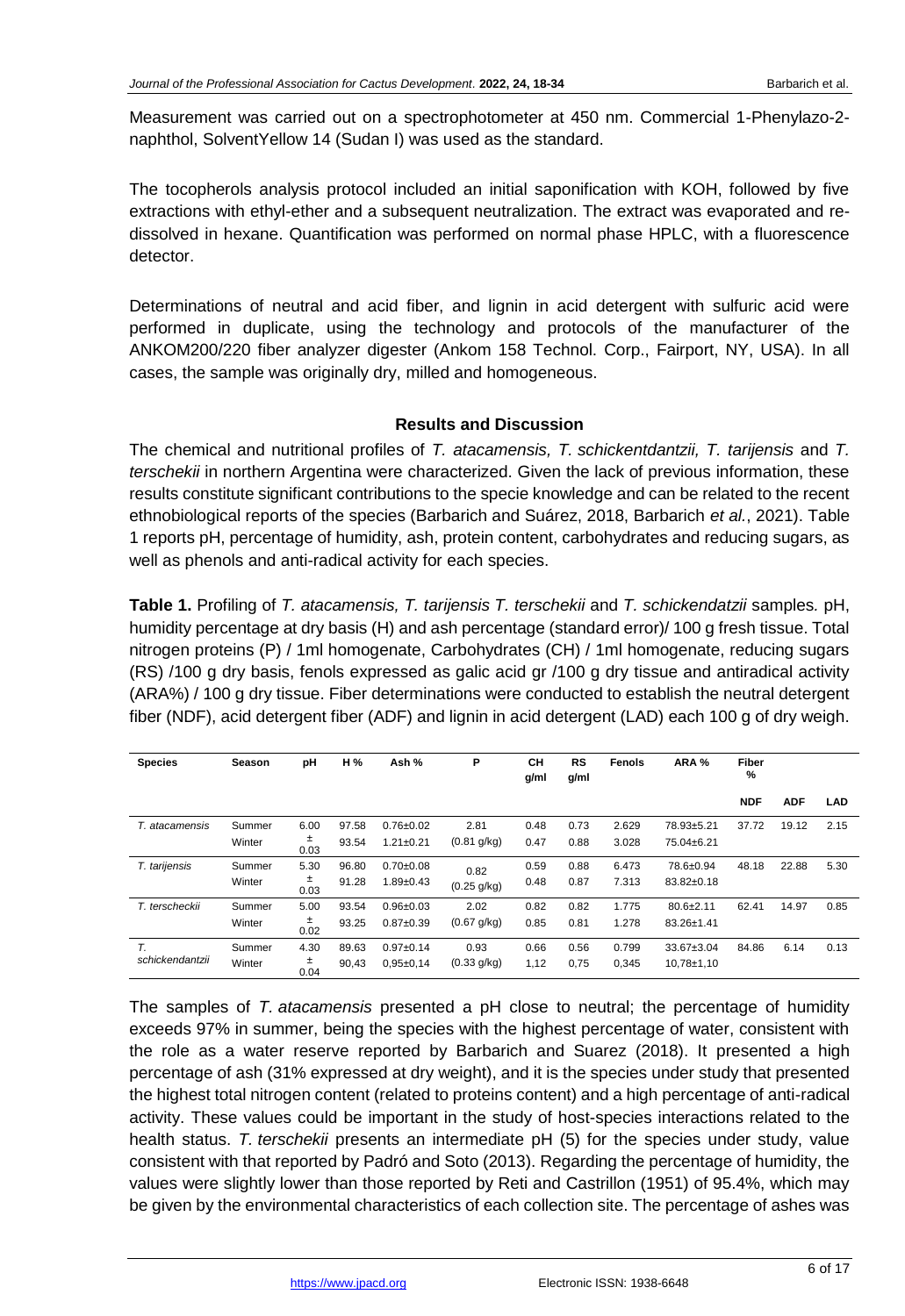lower than that reported in other species, varying between 13-14% in dry samples. The proteins content reached the highest values, below *T. atacamensis*. This result could be related to the choice of these species for human consumption reported by Barbarich and Suárez (2018). With some extreme values, *T. schickendantzii* has a slightly acidic pH (pH = 4.5) and the lowest values for the percentage of ash, lower than those reported in other species of cacti and the lowest values of antiradical activity. At the other extreme, this same species has the highest concentration of carbohydrates. This result was also evident in the laboratory, since this sample was the one that formed more compact mucilage when homogenized. This characteristic could be of special relevance in the selection of cactus mucilage for the plastering of local constructions (Rivet and Barada, 2018; Veliz, 2018). The samples of *T. tarijensis* present an intermediate pH, close to that of *T. atacamensis*, the percentage of humidity is the most variable in the species under study, and the percentage of ash in dry matter was among the lowest values: 21.5%. Something similar occurs with protein and carbohydrate values, which are low for this species. The opposite occurs for the records of radical activity, where this species stands out against the others analyzed. The humidity, ash and pH results for the species show variations as expected. The pH ranges from 4.30 to 6.00. The pH values initially recorded in the field presented a consistent color for all species at a value around 5, particularly*. T. schickendantzii* was between 4-5. The maximum differences between the pH values are represented by *T. atacamensis* (with 6) and *T. schickendantzii* (with 4.30). The percentage of humidity resulted in high values, as in the rest of the cacti that reach values of up to almost 95% (Padró *et al.*, 2008; Sánchez Herrera *et al.*, 2011), which is consistent with the ability to accumulate water in extremely dry environments. A slightly higher percentage is observed for all species at the end of summer, with more marked variations for the species: *T. atacamensis* (93 to 97%) and *T. tarijensis* (91 to 97%). The accumulation in summer is consistent with being the rainy season, it has even been reported that due to the accumulation of water the diameter increases in this season (Halloy, 2008).

Ash content for each of the samples showed variations between species and between seasons in the case of *T. atacamensis* and *T. tarijensis*. The greatest amount of ash (with high percentages) is evident at the end of winter. These results could be explained by the fact that sampling season has been atypical rainy, leaving more minerals available, since they were not expected because ash is a stable parameter. The possibility that some of the samples may have had a significant contribution due to being in hypermineralized soil cannot be ruled out either. When calculating the percentage of ash in dry matter, this effect is reversed for *T. tarijensis*, but not for *T. atacamensis*, which makes us orient ourselves towards the local effect factor. In relation to the values reported in the bibliography for *Opuntia spp*. species, where ash contents of 18% are considered high, it can be affirmed that comparatively all species contain high ash contents.

Protein, carbohydrate and reducing sugar content was calculated based on a cactus homogenate that was processed with the sample water itself. In this way, the data expressed indicates aspects of the nutritional quality of the fresh sample. Protein contents are higher in *T. atacamensis* and *T. terschekii*, both species that according to Barbarich and Suárez (2018) local inhabitants consume. Although bibliography has focused on tests of fruits and seeds of cacti and not of green tissue, in relation to that described for example for species of the genus *Coryphantha*, where the protein content was 0.63-1.56% (Sanchez-Herrera, 2011), the results of the species under study present an order of magnitude less in terms of their protein content.

There are very few reports related to the presence of carbohydrates or polysaccharides in the tissues of columnar cacti. However, they are fundamental compounds since they form threedimensional network-like structures that are responsible for the accumulation of water (Rees, 1972) and that probably explains the behavior observed in the laboratory, where in many cases the determinations were complicated by the formation of a gel with the rehydrated samples. The results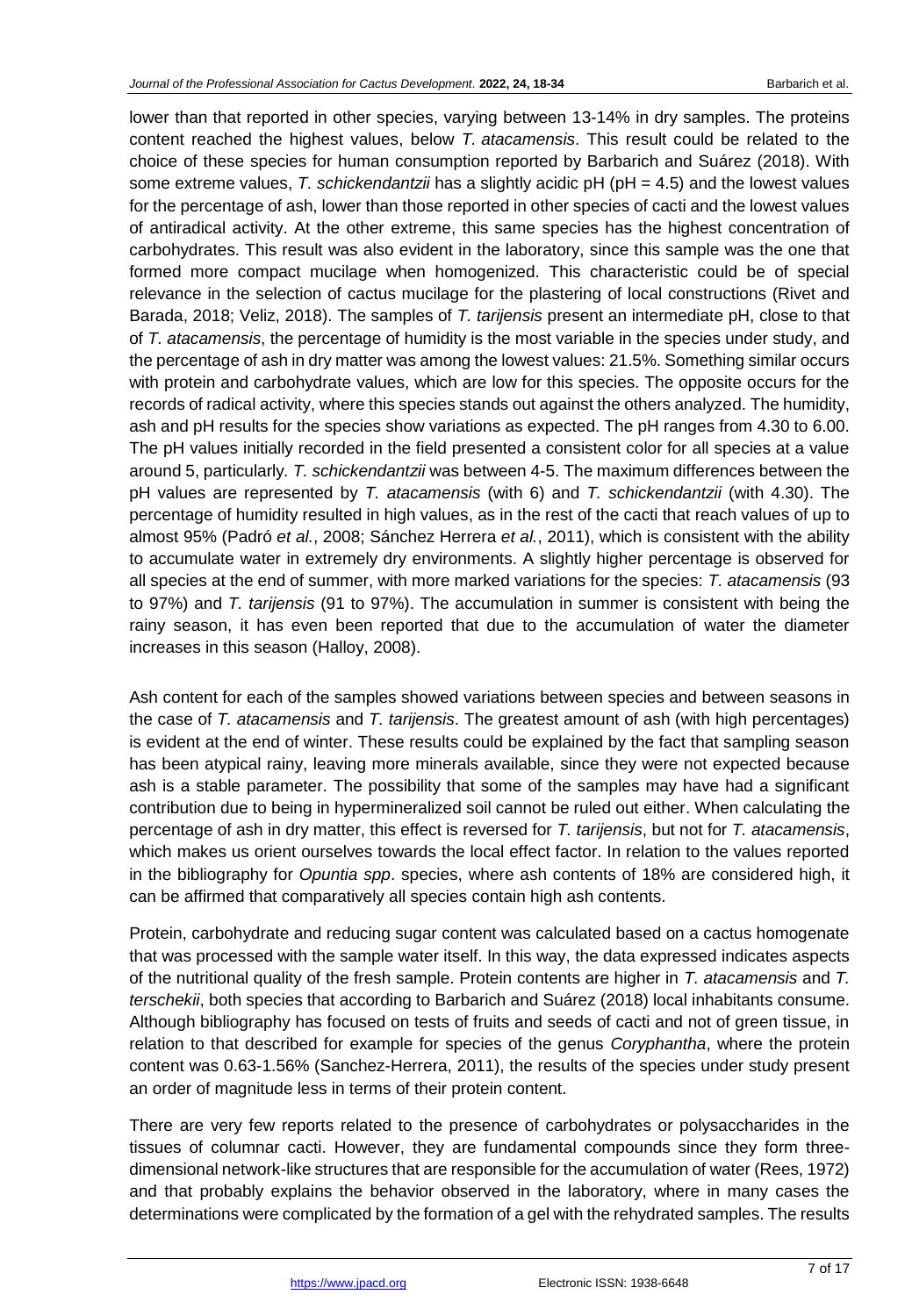of the carbohydrate content are in the order of those reported for *Cereus peruvians* (L.) Mill. (1.6%) by Saag *et al*. (1975) the in-depth characterization of mucilage could be of interest in the cosmetics and medical industry; Saag *et al*. (1975) register two patents for the industrial use of mucilage of *Opuntia fulgida*, and many more are the traditional uses of the mucilage of cacti. As they do not have reducing ends, the polysaccharides involved in the formation of the mucilage are not detected by detection techniques for reducing sugars. Even so, this last parameter is of interest for the reports and results related to cardon consumption. The values recorded for reducing sugars vary between 0.56 to 0.88 g / 100 g of dry matter, results similar to those recorded in *Epiphyllum hookeri* with 0.45 g / 100 g of dry matter (Padrón Pereira *et al*., 2008) or to various *Opuntia* species that vary between 0.64–0.88 g / 100 g of dry matter (Stintzing and Carle, 2005).

The study of antioxidants is interesting in terms of bioprospecting compounds for medicinal purposes, as several compounds have been recognized as preventive agents of degenerative, cardiovascular and brain diseases (Ames *et al.*, 1993). Furthermore, among the various uses that have been registered in the field for the species, properties linked to stomach painkillers could be related to the presence of phenols with anti-inflammatory, hepatoprotective, antineoplasic and antimicrobial activity. The equivalents of grams of gallic acid per 100 grams of dry matter are like those obtained in juices of different fruits of *Opuntia* species, which are around 0.5-2 g / 100 g and that are considered to have a good antioxidant capacity (Chavez- Santoscoy *et al.*, 2009). The values of antiradical activity are related to the previous ones. Very high percentages of antiradical activity are found in *T. terschekii*. *T. atacamensis*, and T. *tarijensis.* These results are novel and constitute a basis to study the medicinal uses of these species, as well as to establish if there is a link between them and the nutritional ecology of organisms that consume them.

The assay for vitamins identification in *T. atacamensis*, *T. terschekii* and *T. tarijensis* (Table 2) detected thiamine, in low concentrations compared with the 1.2 mg / day recommended in the human diet in adults (Martel and Franklin, 2019). The riboflavin in each sample was found in amounts similar to those of thiamine. Regarding tocopherols, compounds that have antioxidant activity (Burton and Ingold, 1981), it was decided to study each one in detail due to the sensitivity of the available equipment. The compound delta-tocopherol was not detected in any sample, and beta is neither present in *T. atacamensis* nor in *T. terschekii*. The increased presence of alpha tocopherol may be related to its role as an antioxidant that protects polyunsaturated fatty acids from membranes (Liebler *et al.*, 1986). *T. atacamensis* has almost an order of magnitude less tocopherols than *T. tarijensis*, which could have to do strictly with genetic characteristics or with compensation of certain activities with other compounds (i.e. that supply antioxidant activity, which for this species is high). Carotenes have fundamental roles in photosynthetic membranes, both for their role as antioxidants and membrane protectors and for their ability to capture light energy and therefore intervene in the process of photosynthesis (Siefermann and Harms, 1987). The values of ß-carotenes are higher in *T. terschekii* (31.34 µg / g), which almost double those of *T. atacamensis* (11.1 µg / g) and *T. tarijensis* (16.14 µg / g). This difference could be explained by differential selective pressures on each specie´s photosynthetic pigments depending on the places where they vegetate. For instance, *T. terschekii* vegetates in valleys with lower irradiation than higher open areas and in sympatry with many brush and trees of greater height that could compete for light while the remaining two species occur in Prepuna, with higher solar incidence and no competition for light. The values of ß-carotenes are comparable with those described for cactus species (*Opuntia spp*.), which are around 0.35 mg / g and which are considered as healthy sources of antioxidants for the human diet (Betancourt-Domínguez *et al.,* 2006).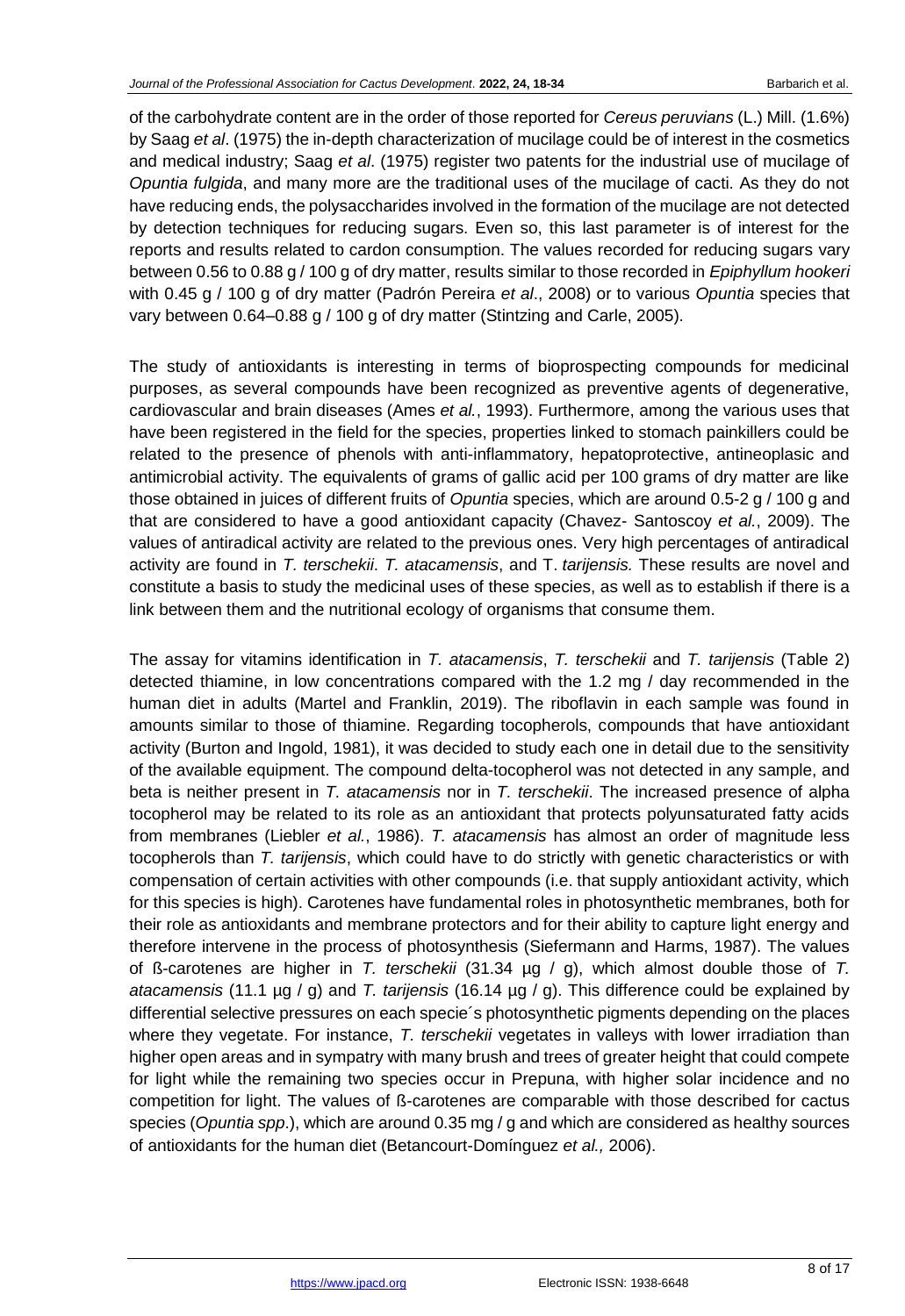|                       | In 100g drytissue   |                                         |        |             |                |           |              |                                 |  |  |
|-----------------------|---------------------|-----------------------------------------|--------|-------------|----------------|-----------|--------------|---------------------------------|--|--|
| <b>Sample</b>         |                     | <b>Vitamins</b><br>Tocoferols (mg/100g) |        |             |                |           |              |                                 |  |  |
|                       | (mg/100g)<br>Tiamin | ਠ<br>B2)<br>8<br>Rivoflay<br>g          | Alfa   | <b>Beta</b> | Delta<br>Gamma |           | <b>Total</b> | carotenes(A<br>Vitamin)<br>µg/g |  |  |
| <b>T.</b> atacamensis | 0,061               | 0,062                                   | 1,024  | ND.         | 0,070          | <b>ND</b> | 1,095        | 11,1                            |  |  |
| T. tarijensis         | 0,048               | 0,044                                   | 12,167 | 0,125       | 0,171          | ND        | 12,463       | 16,14                           |  |  |
| T. terschekii         | 0,016               | 0,026                                   | 7,198  | ND          | 0,201          | <b>ND</b> | 7,399        | 31,34                           |  |  |

**Table 2**. Vitamin content in tissues from *T. atacamensis, T. tarijensis* and *T. terschekii. T. schickendatzii* sample was not analyzed (see text).

It is interesting to consider that the values of chemical and nutritional compounds can vary not only from the individual effect or from the site where the specimens vegetate but depending on the stage of development. Pimienta-Barrios and Nobel (1994) observed in pitaya (*Stenocereus queretaroensis* Buxb. (FAC Weber ex Mathes.) the carbohydrates reserve (accumulating in early summer) and reducing sugars (increasing in summer), among other substances, tend to vary depending on the rate of vegetative and reproductive growth. Although in all cases adult specimens with similar morphological characteristics were collected, no test was carried out to determine that they were in the same growth stage, since the calculation of the age of these columnar cacti remains a subject of more doubts than certainties in the academic field (Halloy, 2008).

The fiber component in plant characterizations is usually made more frequently to refer to the portion with no nutritional value or little digestible. Based on the results linked to 'cardon' wood use (Barbarich and Suárez, 2018; Kiesling 1978), this result provides relevant data. Fiber, as vascular elements and a poorly defined three-dimensional framework (consisting of hemicellulose, cellulose, lignins, polysaccharides and others) has a structural role in plants and is therefore the main constituent of wood. *Trichocereus atacamensis* was originally expected to have the highest proportion of fiber, due to its outstanding wood use (Kiesling, 1978). However, the opposite was observed, being the species with the least fiber content among those studied. Nevertheless, it is important to note that the fiber component is not equally constituted in each of the species. In *T. atacamensis* the proportion of lignin within the total neutral fiber is much higher than in the other species (it constitutes 5.7%), while in *T. terschekii* the percentage of lignin is 1.36%, considering lignin in wood formation gives rigidity, this could be a positive characteristic of *T. atacamensis*  wood. From the total represented by the acid detergent fiber (made up mainly of cellulose and lignin), almost half of the content represents neutral detergent fiber in *T. atacamensis*, while in *T. terschekii* it is only slightly more than a fifth. *Trichocereus tarijensis* represents a proportion of acid detergent fiber also half of the total, but lignin is much less represented (11%). The fiber percentages obtained constitute less than half of those estimated for light woods (Schultz and Taylor, 1990).

Knowing the percentage of humidity in plant species is important, since it has a special role in tissue structure and flexibility, and acts as nutrient solvent and transport. Variations in humidity in the plant can occur due to factors such as soil characteristics, the rainfall regime, etc. In cacti, as in other plants in arid climates, the humidity values are usually high and this is also related to their consumption as a moisturizing potential, being able to reach more than 90% of the fresh weight. For its part, the fiber content has been studied in relation to the structure of some cacti. These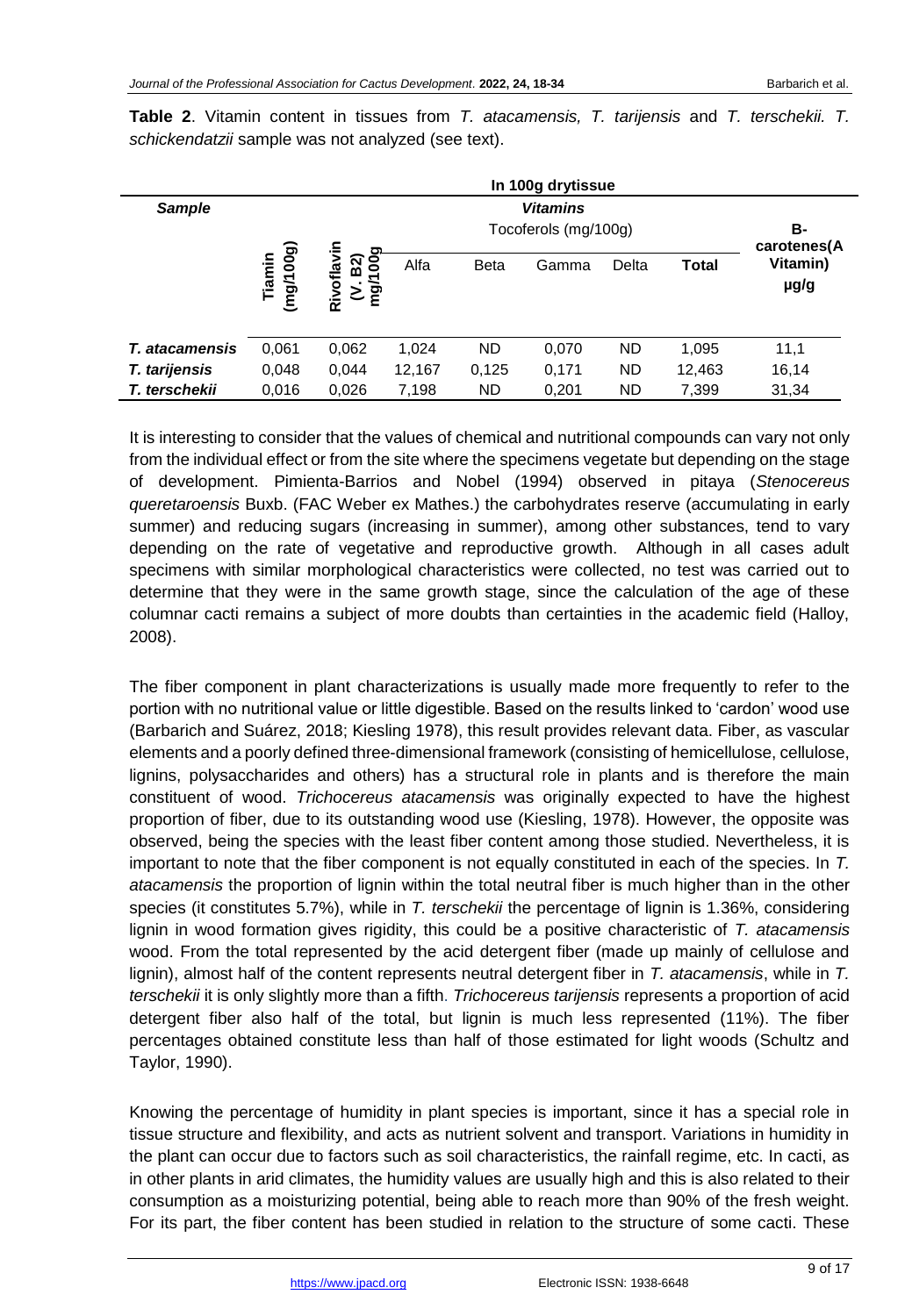values are modified increasing with the age of the individual (Nobel, 2002). The fiber content and the arrangement and growth of the secondary xylem is not only relevant for nutritional studies, but as a tool to understand the morphogenesis and characteristics of wood in cacti, which is usually typical for its holes on the main plate, product of holes generated by specialized vascular elements (Gibson, 1973). A high fiber content is expected in timber species, and the proportion of each of its components is related to the hardness and quality of the wood.

On the other hand, the ash content varies according to the available minerals, mainly due to the edaphic composition. The percentage of ash in dry material of *Opuntia* species, for example, ranges from lows of 8.63% to highs of 18.24% (Flachowsky and Yami, 1985).

Protein content has been shown to be highly variable in various *Opuntia* species that are used for animal and human food, with values ranging from 3.3 to 13.3 g / 100 g of dry matter (Matsuhiro *et al.*, 2006; McMillan *et al*., 2002; Salem *et al*., 2005). The maximum values are remarkable since the pastures considered to be of good nutritional protein quality reach values close to 19 g / 100 g of dry matter, proteins are important when considering the consumption of a plant species.

Antioxidant compounds have a high affinity for free radicals, molecules that can constitute damage to the molecular mechanisms of the cell, have toxic effects or have implications for the aging and carcinogenic processes of cells (Gercherman, 1945). Various medicinal properties make them interesting for the pharmaceutical industry, while in ecological terms they may have functions as antifungals, antimicrobials or protectors of cell membranes (Branen *et al.*, 1983; Fu *et al.*, 2010). There are vitamins that also have a strong antioxidant action, such as vitamin A, beta-carotenes and carotenoids, the latter being much more efficient. Vitamin E is also described as an important free radical scavenger (Krinsky, 1998).

The results constitute an advance in terms of general knowledge of the chemistry of columnar cacti in northern Argentina. Their relevance is enhanced by the specific need to generate scientific research about cacti in the Puna and Prepuna region of the province of Jujuy, based on the absence of academic data on chemical composition, nutritional value and deterioration aspects of these species. The deepening of chemical data in conjunction with complementary work published on the ethnobiological value of 'cardones' (Barbarich and Suarez, 2018; Barbarich and Tomasi, 2019) contribute to ponder the most appropriate methods of conservation and the possibility of regulating its sustainable use (Barbarich *et al.,* 2021). Any measure should guarantee to local inhabitants the possibility of continuing with their deep-rooted cultural practices but also generate new sustainable alternatives while refining the diagnosis, treatment and conservation of the species.

Given the fact that humans regularly exploit columnar species, expanding knowledge of the chemical composition of more species is necessary and have to be improved on those properties that have favored certain uses (including their consumption). With regard to cardones, these are species with high water content and low nutritional value in general. Our results are consistent with the results obtained on local uses in previous works that consider these properties more or less consciously. Finally, we want to highlight the need to carry out basic chemical characterizations of species of regional value for local people in order to contribute to their study by complementing disciplines or views that approach organisms from a natural, cultural and symbolic dimension.

## **Acknowledgments**

The authors wish to thank J Padró and EM Soto for fruitful advices and discussions.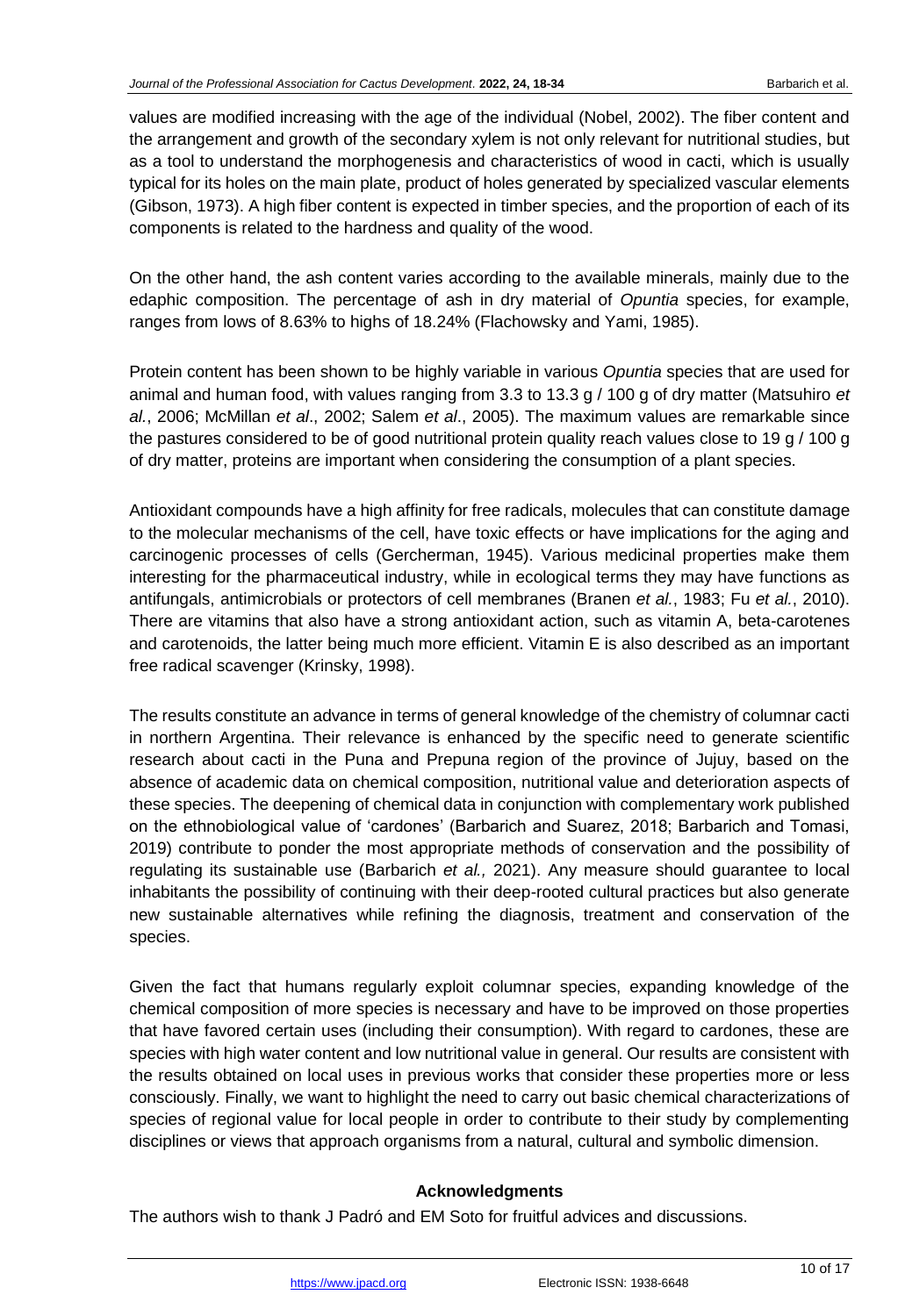#### **Compliance with ethical standards**

Not apply

#### **Funding**

This work was funded by a Cactus and Succulent Society of America grant awarded to MFB and by a grant from the Research Committee of the British Cactus and Succulent Society, the National Agency for Scientific and Technological Promotion (PICT 2017-0220) and University of Buenos Aires (UBACyT 2018) funds granted to IMS.

#### **Declaration of competing interest**

The authors declare that they have no competing interests.

#### **Consent for publication**

Not apply

#### **Availability of supporting data**

Datasets used during the current study are available from the corresponding author on reasonable request.

#### **Author contribution statement (CRediT)**

**Conceptualization:** María Florencia Barbarich, Ignacio M. Soto; **Data curation:** María Florencia Barbarich, Marisa E. Martínez, Laura Reñones, Ignacio M. Soto; **Formal analysis:** María Florencia Barbarich, Marisa E. Martínez, Laura Reñones, Ignacio M. Soto; **Funding acquisition:** María Florencia Barbarich, Ignacio M. Soto; **Investigation:** María Florencia Barbarich, Marisa E. Martínez, Laura Reñones, Ignacio M. Soto; **Project administration:** Ignacio M. Soto; **Resources:**  Marisa E. Martínez, Laura Reñones, Ignacio M. Soto; **Supervision:** Ignacio M. Soto; **Visualization:** María Florencia Barbarich, Ignacio M. Soto; **Writing – original draft** Ignacio M. Soto; **Writing – review & editing:** María Florencia Barbarich, Marisa E. Martínez, Laura Reñones, Ignacio M. Soto

#### **References**

- Agurell, S. 1969a. Cactaceae Alkaloids I. *Lloydia*, *32*(2), 206-216. https://europepmc.org/article/med/5812246
- Agurell, S. 1969c. Identification of alkaloid intermediates by gas chromatography-mass spectrometry. I. Potential mescaline precursors in *Trichocereus* species. *Lloydia*, *32*(1), 40-45. https://europepmc.org/article/med/5788766
- Ames, B. N., Shigenaga, M. K., and Hagen, T. M. 1993. Oxidants, antioxidants, and the degenerative diseases of aging. *Proceedings of the National Academy of Sciences*, *90*(17), 7915-7922.https://www.pnas.org/content/90/17/7915.short
- Association of Official Agricultural Chemists and Horwitz, W. (1975). Official methods of analysis (Vol. 222). Washington, DC: Association of Official Analytical Chemists.
- Barbarich, M. F., and Suárez, M. E. 2018. Los guardianes silenciosos de la quebrada de Humahuaca : etnobotánica del «cardón» (*Trichocereus atacamensis*, Cactaceae) entre pobladores originarios en el departamento de Tilcara, Jujuy, Argentina. *Bonplandia*, *27*, 59-80. https://www.jstor.org/stable/26514426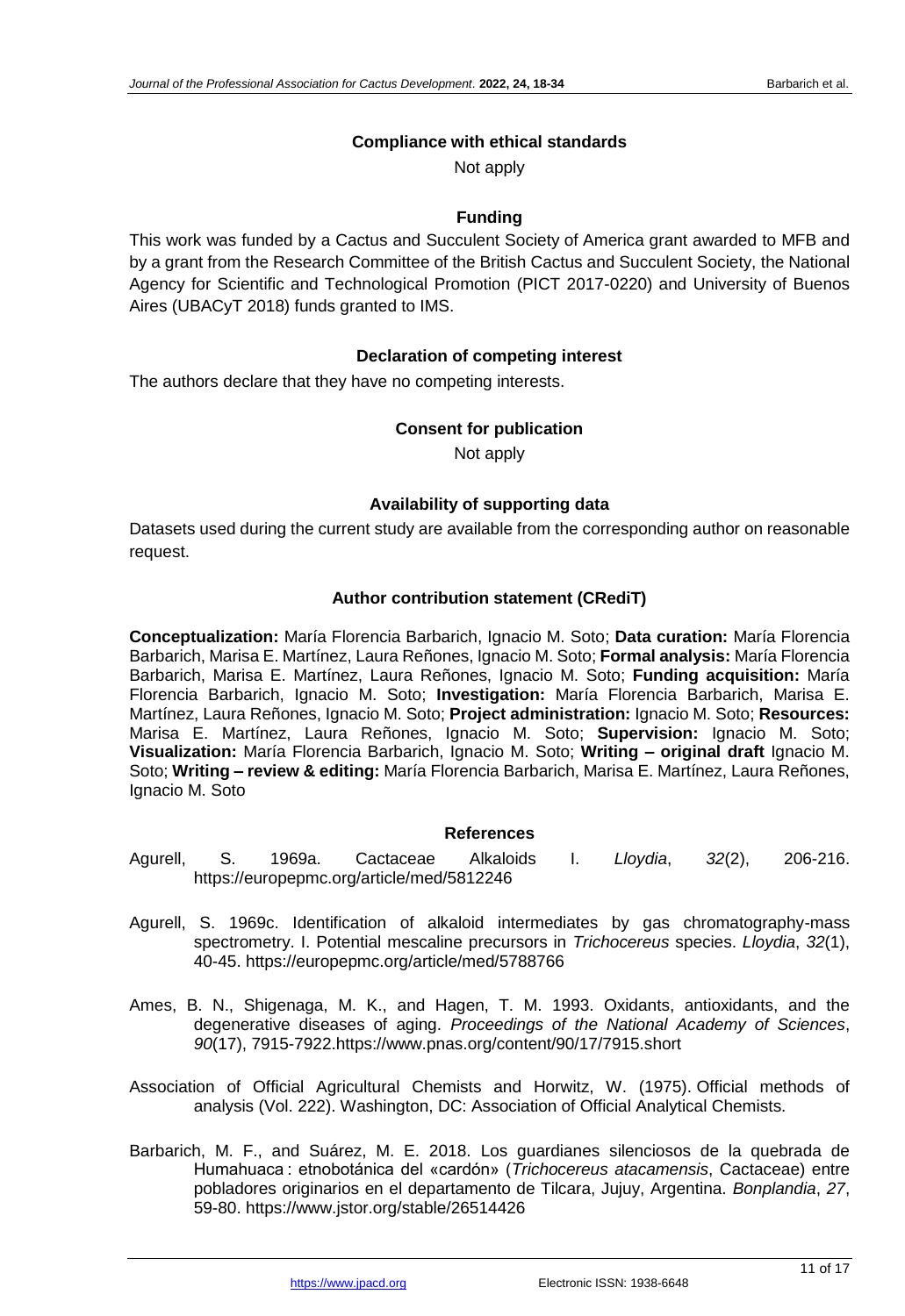- Barbarich, M. F. y Tomasi, J. 2019. Los cardones en los tijerales. El uso de la madera de cactus columnares en el patrimonio arquitectónico de la Puna de Atacama (Susques, Jujuy, Argentina). Apuntes. Vol 33. ISSN1657-9763.
- Barbarich, M. F., Otegui, F., Saint Esteven, A., Soto, I. M., and Varone, L. 2021. A protocol for health assessment of cacti populations: A case study from Northwestern Argentina. *Ecological Indicators*, 121, 107174. https://www.sciencedirect.com/science/article/pii/S1470160X20311134
- Barbehenn, R. V., and Peter Constabel, C. 2011. Tannins in plant–herbivore interactions. *Phytochemistry*, *72*(13), 1551-1565. https://www.sciencedirect.com/science/article/pii/S0031942211000690
- Barthlott, W., and Hunt, D. 1993. Cactaceae. En *Flowering Plants· Dicotyledons* (pp. 161-197). Berlin, Heidelberg, Alemania.
- Betancourt-Domínguez, M. A., Hernández-Pérez, T., García-Saucedo, P., Cruz-Hernández, A., andParedes-López, O. 2006. Physico-chemical changes in cladodes (nopalitos) from cultivated and wild cacti (Opuntia spp.). *Plant Foods for Human Nutrition*, *61*(3), 115-119. https://link.springer.com/article/10.1007/s11130-006-0008-6
- Bradstreet, R. B. 1954. Kjeldahl method for organic nitrogen. *Analytical Chemistry*, *26*(1), 185-187. https://www.cabdirect.org/cabdirect/abstract/19541402720
- Branen, A. L., Davidson, P. M., and Katz, B. 1983. Antimicrobial properties of phenolic antioxidants and lipids. *Food Technology (USA)*, *34*(5), 42-63. https://agris.fao.org/agrissearch/search.do?recordID=US8254116
- Burton, G. W., and Ingold, K. U. 1981. Autoxidation of Biological Molecules. 1. The Antioxidant Activity of Vitamin E and Related Chain-Breaking Phenolic Antioxidants in Vitro. *Journal of the American Chemical Society*, *103*, 6472-6477. https://pubs.acs.org/doi/pdf/10.1021/ja00411a035?casa\_token=hYK5MQ8b698AAAAA:J 3n2vnCTR0jwS90bC3XGllvb1rMoHWNRWSQsG8OZhuck6ltKviHDb2XGHOCtfmGxVbOsVKyuyOtSBZI
- Bustamante, E., and Burquez, A. 2005. Fenología y biología reproductiva de las cactáceas columnares. *Cactáceas y Suculentas Mexicanas*, *50*(3), 68-88. http://www.scielo.org.mx/scielo.php?pid=S0187-71512021000100101&script=sci\_arttext
- Cabrera, A. L. 1976. Regiones fitogeográficas Argentinas. En R. fitogeográficas Argentinas (Ed.), *Enciclopedia Argentina Agrícola y de Jardinería* (2da edició, pp. 1-85). Buenos Aires, Argentina: Acme.
- Carreira VP, Padró J, Mongiardino Koch N, Fontanarrosa P, Alonso JI and IM Soto. 2014. Nutritional composition of *Opuntia sulphurea* (G. Don in Loudon)cladodes. *Haseltonia.*19:38-45*.* https://bioone.org/journals/haseltonia/volume-2014/issue-19/026.019.0106/Nutritional-Composition-of-iOpuntia-sulphureai-G-Don-Cladodes/10.2985/026.019.0106.short
- Casas A and Barbera G. 2002. Mesoamerican domestication and diffusion. In P. S. Nobel [ed.], Cacti: Biology and uses, pp. 143–162. University of California Press, Berkeley, California, USA.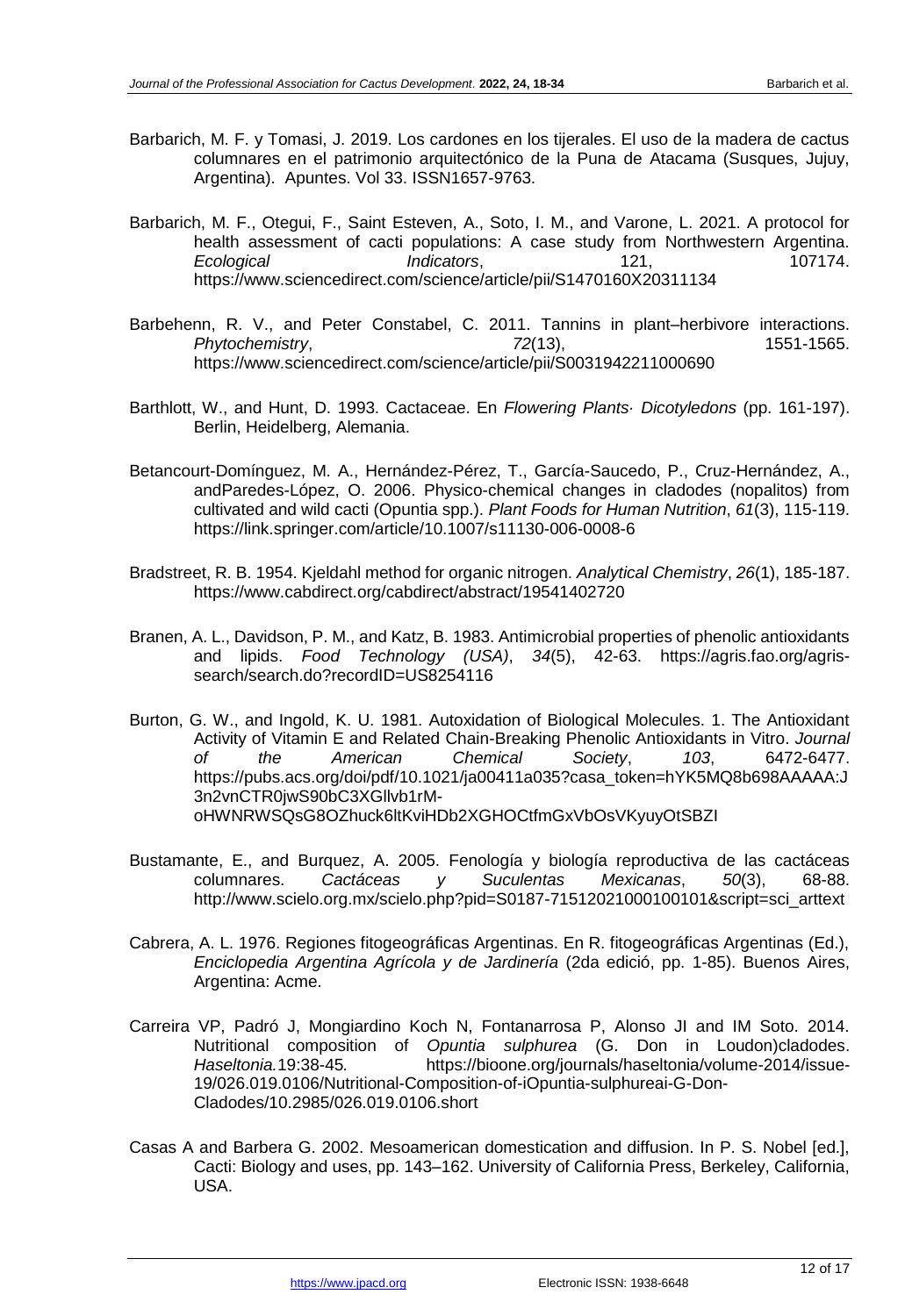- Casas, A. 2002. Uso y manejo de cactáceas columnares mesoamericanas. *CONABIO. Biodiversitas*, *40*, 18-23.
- Chavez-Santoscoy, R. A., Gutierrez-Uribe, J. A., and Serna-Saldívar, S. O. 2009. Phenolic composition, antioxidant capacity and in vitro cancer cell cytotoxicity of nine prickly pear (*Opuntia*spp.) juices. *Plant Foods for Human Nutrition*, *64*(2), 146-152. https://link.springer.com/article/10.1007/s11130-009-0117-0
- Corio, C., Soto, I. M., Carreira, V., Padró, J., Betti, M. I., and Hasson, E. 2013. An alkaloid fraction extracted from the cactus Trichocereus terscheckii affects fitness in the cactophilic fly *Drosophila buzzatii* (Diptera: Drosophilidae). *Biological Journal of the Linnean Society*, 109(2), 342-353. https://academic.oup.com/biolinnean/article/109/2/342/2415686?login=true
- Dubois, M., Gilles, K., Hamilton, J., Rebers, P., and Smith, F. 1956. Colorimetric method for determination of sugar and related substances. *Analytical Chemistry*, *28*(3), 350-356. https://www.cabdirect.org/cabdirect/abstract/19561402659
- Ervin GN. 2012. Indian fig cactus (*Opuntia ficus-indica* (L.) Miller) in the Americas: an uncertain history. *Haseltonia* 17: 70–81. https://bioone.org/journals/Haseltonia/volume-2012/issue-17/1070-0048-17.1.9/Indian-Fig-Cactus-Opuntia-Ficus-Indica-L-Miller-inthe/10.2985/1070-0048-17.1.9.short
- Esquivel, P. 2004. Los frutos de las cactáceas y su potencial como materia prima. *Agronomía Mesoamericana*, *15*(2), 215-219. http://www.sidalc.net/cgibin/wxis.exe/?IsisScript=oet.xis&method=post&formato=2&cantidad=1&expresion=mfn= 028400
- Ewell, E. E. 1896. The Chemistry of the Cactaceae. *Journal of the American Chemical Society*, *18*(7), 624-643. https://pubs.acs.org/doi/pdf/10.1021/ja02093a005?casa\_token=\_4UhXOBC3LEAAAAA: 04ibcsakR-5 CyazAsPhioHTDX3Jxmxr21ZHIBrr2z-SSPy2ndrYRtoZ71LdkIaMBDZx9ftAop0odd3S
- Feugang JM, Konarski P, Zou D, Stintzing FC and Zou C. 2006. Nutritional and medicinal use of Cactus pear (*Opuntia* spp.) cladodes and fruits. *Frontiers in Bioscience.* 11: 2574–2589. https://pubmed.ncbi.nlm.nih.gov/16720335/
- Flachowsky, G., and Yami, A. 1985. Composition, digestibility and feed intake of *Opuntia* by Ogaden sheep. *Archiv−fur−Tiererniahrung*, *35*, 599−606. https://www.tandfonline.com/doi/abs/10.1080/17450398509425223?journalCode=gaan1 9
- Fleming, T. H., and Valiente-Banuet, A. (Eds.). 2002. Columnar cacti and their mutualists: evolution, ecology, and conservation. University of Arizona Press.
- Fu, L., Xu, B. T., Xu, X. R., Qin, X. S., Gan, R. Y., and Li, H. B. 2010. Antioxidant capacities and total phenolic contents of 56 wild fruits from South China. Molecules, 15(12), 8602-8617. https://www.mdpi.com/1420-3049/15/12/8602
- Fuentes, V. R. 2005. Etnobotánica de Cactaceae en Cuba. *Memorias del Taller Conservación de Cactus Cubanos*, 15–24. Recuperado de http://www.uh.cu/centros/jbn/descargas/cactus/6.pdf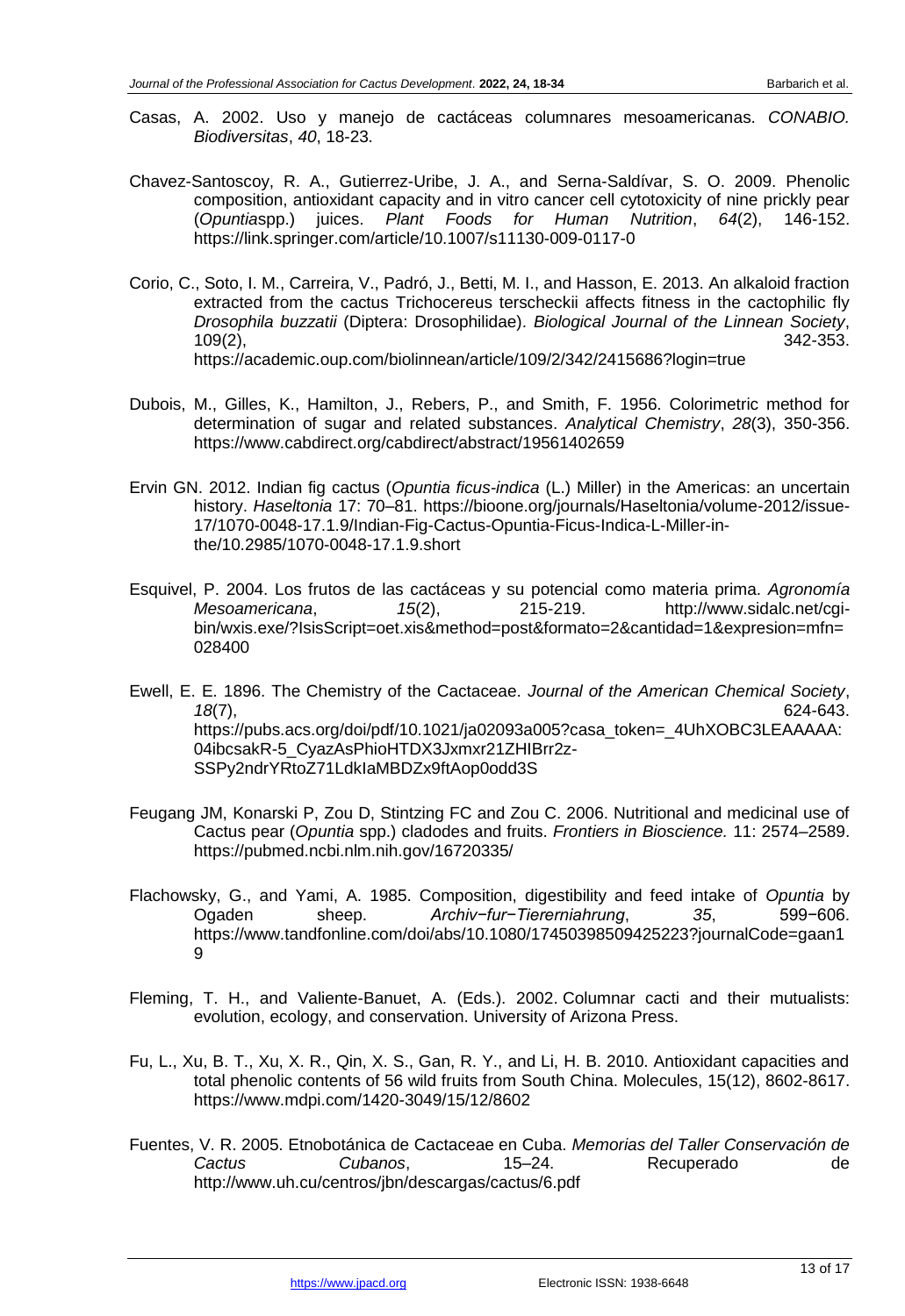- García-Carreño, F. L. 1993. Peroxidase Activity in the Xerophytic «Cardon»(*Pachycereus pringlei*), a Cactaceae of the Sonoran Desert of Mexico. *Journal of plant physiology*, *142*(3), 274- 280. https://www.sciencedirect.com/science/article/abs/pii/S0176161711804220
- Gercherman, R. 1945. Oxigen poisoning and X-iradiation: a merchanism in common. *Science*, 119- 623.
- Gibson, A. C. 1973. Comparative Anatomy of Secondary Xylem in Cactoideae (Cactaceae). *Biotropica*, *5*(1), 29-65.
- Halloy, S. 2008. Crecimiento exponencial y supervivencia del cardón (*Echinopsis atacamensis* subsp. *pasacana*) en su límite altitudinal (Tucumán, Argentina), *Ecología en Bolivia43*(1), 6-15. http://www.scielo.org.bo/scielo.php?pid=S1605- 25282008000100003&script=sci\_arttext
- Hernández-Urbiola MI, Contreras-Padilla M, Pérez-Torrero E, Hernández-Quevedo G, Rojas-Molina IJ, Cortes ME and Rodríguez-García ME. 2010. Study of nutritional composition of nopal (*Opuntia ficus-indica* cv. Redonda) at different maturity stages. *Open Nutrition Journal* 4: 11–16. https://benthamopen.com/ABSTRACT/TONUTRJ-4-11
- Hernández-Urbiola MI, Pérez-Torrero E and Rodríguez-García ME. 2011. Chemical analysis of nutritional content of prickly pads (*Opuntia ficus indica*) at varied ages in an organic harvest. *International Journal of Environmental research and Public Health* 8: 1287–1295. https://www.mdpi.com/1660-4601/8/5/1287
- Huang X, Li G, zhang Y, Lü Q, Guo L, Huang L and He z. 2008. Neuroprotective effects of cactus polysaccharide on oxygen and glucose deprivation induced damage in rat brain slices. *Cellular and Molecular Neurobiology* 28: 559–568. https://www.infona.pl/resource/bwmeta1.element.springer-98cd3400-41b0-334c-9ecc-96c374bc4689
- Hunt, D., Taylor, N., and Charles, G. 2006. *The New Cactus Lexicon*. (D. Hunt, Taylor N., and G. Charles, Eds.). Milborn Port, UK.: DH books.
- Inglese P, Basile F and Schirra M. 2002. Cactus pear fruit production. In P. S. Nobel [ed.], Cacti: Biology and uses, pp. 163–183. University of California Press, Berkeley, California.
- Kiesling, R. 1975. De Los géneros de Cactaceae de argentina. Boletín de la sociedad Argentina de Botánica., *XVI*(3), 197-227. https://www.cactuspro.com/biblio\_fichiers/pdf/KieslingRoberto/Generos.pdf
- Kiesling, R. 1978. El género *Trichocereus* (Cactaceae) I: Las especies de la República Argentina. *Darwiniana*, *21*, 263-330. https://www.jstor.org/stable/23215595
- Kiesling, R. 2001. Cactáceas de la Argentina promisorias agronómicamente. *Journal of the Professional Association for Cactus Development*, 11-14. https://jpacd.net/jpacd/article/view/151
- Laurenz JC, Collier CC and Kuti JO. 2003. Hypoglycaemic effect of *Opuntia lindheimeri* Engelm. in a diabetic pig model. *Phytotherapy research* 17: 26–29. https://onlinelibrary.wiley.com/doi/abs/10.1002/ptr.1052
- Le Houérou HN. 1996. The role of cacti (*Opuntia spp*.) in erosion control, land reclamation, rehabilitation and agricultural development in the Mediterranean Basin. *Journal of Arid*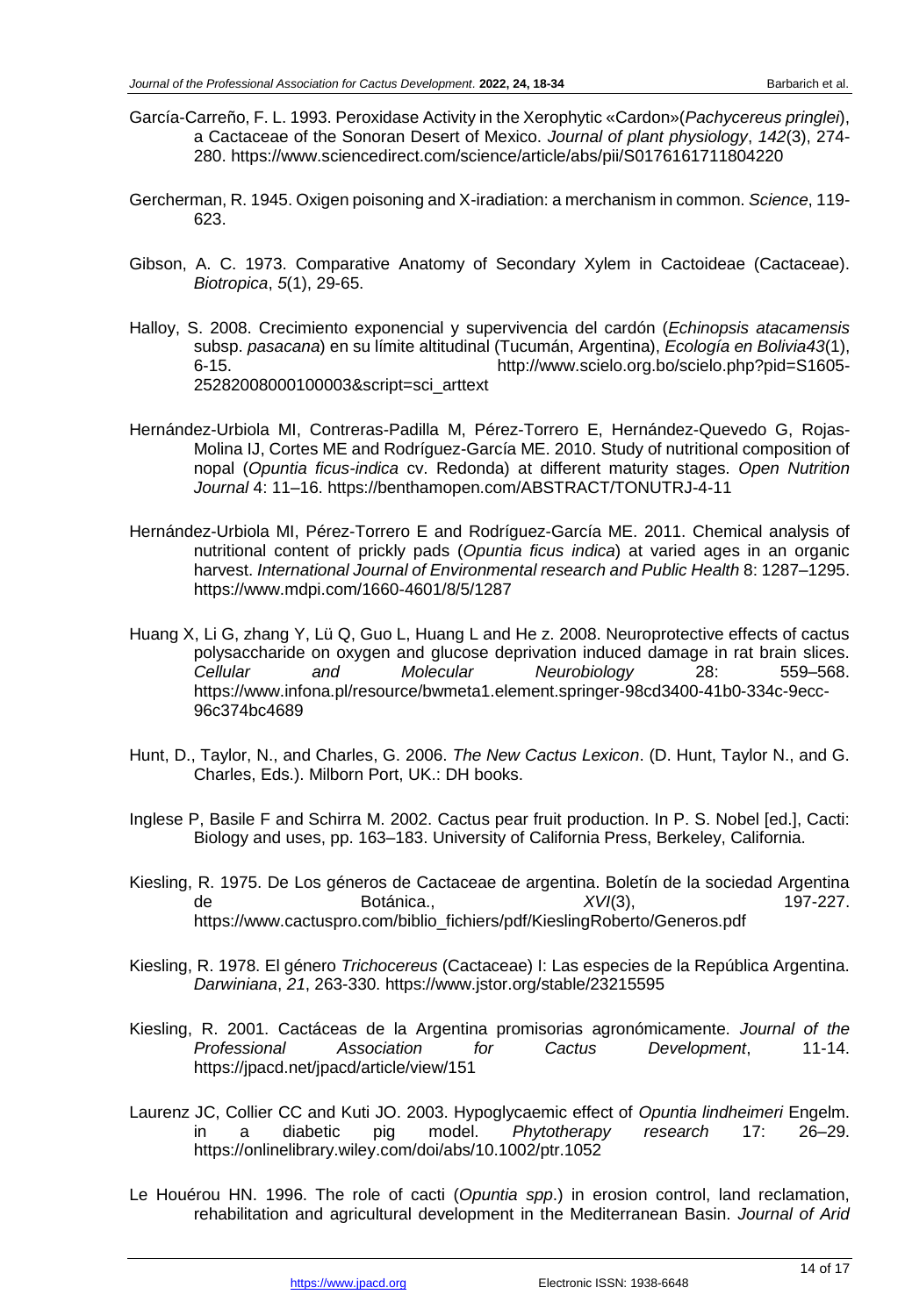*Environments* 33: 135–159. https://www.sciencedirect.com/science/article/abs/pii/S0140196396900531

Liebler, D. C., Kling, D. S., and Reed, D. J. 1986. Antioxidant protection of phospholipid bilayers by alpha-tocopherol. Control of alpha-tocopherol status and lipid peroxidation by ascorbic acid and glutathione. *Journal of Biological Chemistry*, *261*(26), 12114-12119. https://www.sciencedirect.com/science/article/pii/S0021925818672102

Martel, J. L., and Franklin, D. S. 2019. Vitamin B1 (thiamine). In StatPearls. StatPearls Publishing.

- Matsuhiro, B., Lillo, L. E., Sáenz, C., Urzúa, C. C., and Zárate, O. 2006. Chemical characterization of the mucilage from fruits of *Opuntia ficus indica*. *Carbohydrate Polymers*, *63*(2), 263- 267. https://www.sciencedirect.com/science/article/pii/S0144861705004601?casa\_token=d-6wRUyQ27UAAAAA:hixjv0XYJVL8EZAvQT9DZ8oew1uNXNouu0qK8oRyGU8ulR5tMa QhLR-64hvWpV2gBw5vChDav2Y
- Mauseth, J. D., Kiesling, R., and Ostolaza, C. 2002. *A cactus odyssey, Journeys in the wilds of Bolivia, Peru and Argentina.* Portland, Oregon, USA: Timber Press.
- McMillan, Z., Scott, C. B., Taylor Jr, C. A., and Huston, J. E. 2002. Nutritional value and intake of prickly pear by goats. *Journal of Range Management*, *55*, 139-143. https://repository.arizona.edu/handle/10150/635033
- Mourelle, C., and Ezcurra, E. 1996. Species richness of Argentine cacti: A test of biogeographic hypotheses. *Journal of Vegetation Science*, *7*, 667-680. https://onlinelibrary.wiley.com/doi/abs/10.2307/3236378
- Mourelle, C., and Ezcurra, E. 1997. Differentiation diversity of Argentine cacti and its relationship to environmental factors. *Journal of Vegetation Science*, *8*(4), 547-558. https://onlinelibrary.wiley.com/doi/abs/10.2307/3237206?casa\_token=ZPgBru-KupoAAAAA:8YjY0coDHghu-n\_NciYq9mSkvawdyU3tLCU935Ta7v5RZYsc7LZFOjnXTBRBkdXJ91R09Q1Dr6uSyji
- Nelson, N. 1944. A photometric adaptation of Somogyi method for the determinationof glucose. *Journal of Biological Chemistry*, *153*, 257-262. https://worldveg.tind.io/record/16296/
- Nobel, P. S. 2002. *Cacti: biology and uses.* Berkeley, California, USA.: University of California Press.
- Oldfield, S. 1997. Cactus and succulent plants: status survey and conservation action plan. En *IUCN/ SSC cactus and succulent specialist group.* (Internatio). Gland, Switzerland, and Cambridge, UK.
- Ortega-Baes, P., and Godínez-Alvarez, H. 2006. Global diversity and conservation priorities in the Cactaceae. *Biodiversity & Conservation*, *15*(3), 817-827. https://link.springer.com/article/10.1007/s10531-004-1461-x
- Ortega-Baes, P., Bravo, S., Sajama, J., Sühring, S., Arrueta, J., Sotola, E., … Scopel, A. 2012. Intensive field surveys in conservation planning: Priorities for cactus diversity in the Saltenian Calchaquíes Valleys (Argentina). *Journal of Arid Environments*, *82*, 91-97. https://www.sciencedirect.com/science/article/pii/S0140196312000699?casa\_token=xP0 L8UL7OvUAAAAA:vjMSusfLhtXR5D71zI7xIzh2Jd-Ck-F7V96oZC9Ih5Mj-UQsEwJgCkndK6as0HF-yLrulrrvQqs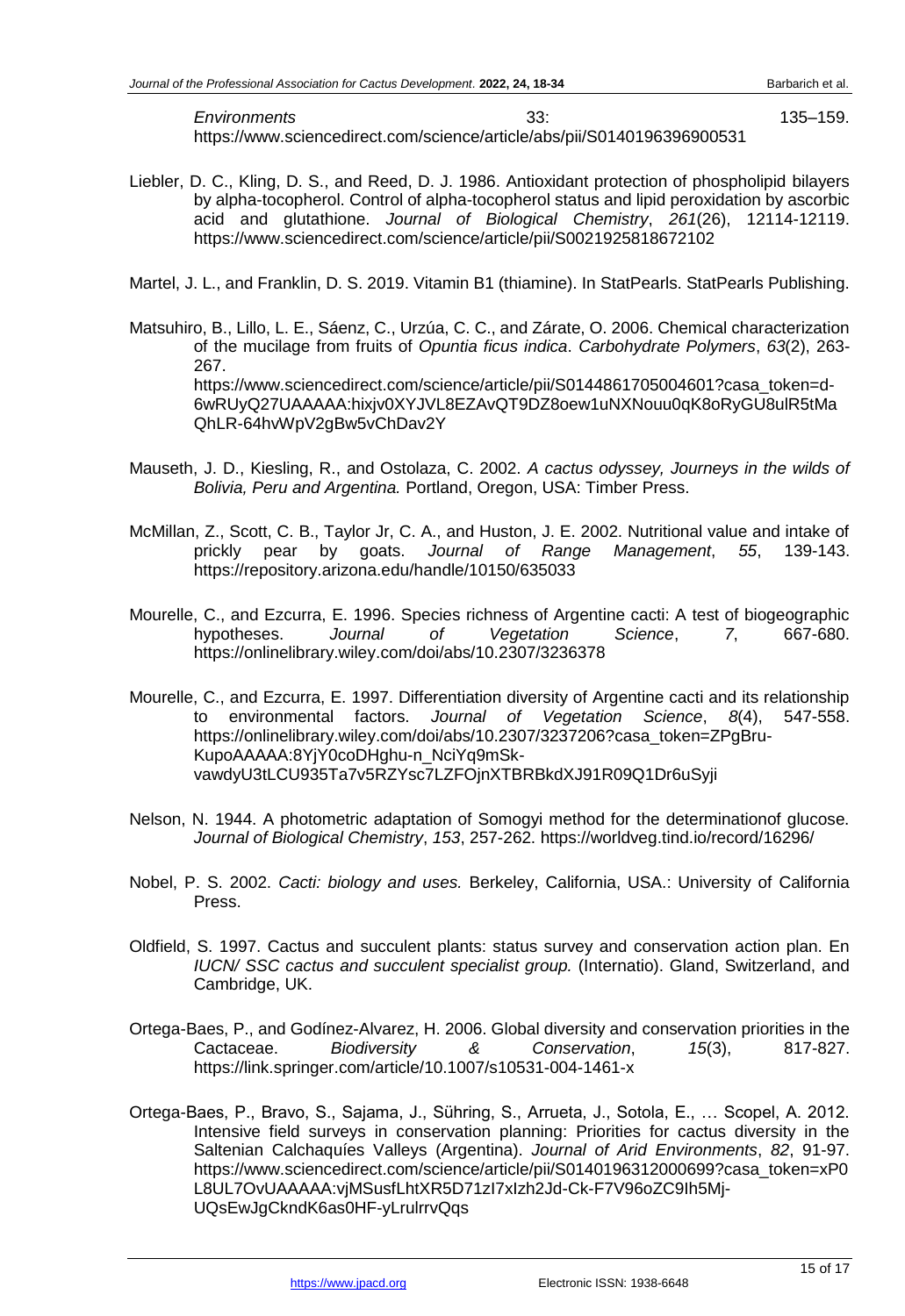- Ortega-Baes, P., Godínez-Alvarez, H., Sajama, J., Gorostiague, P., Sühring, S., Galíndez, G., … Juárez, A. 2015. La familia cactaceae en argentina: Patrones de diversidad y prioridades políticas para su conservación. *Boletin de la Sociedad Argentina de Botanica*, *50*(1), 71- 78.
- Ortega-Baes, P., Sühring, S., Sajama, J., Sotola, E., Alonso-Pedano, M., Bravo, S., and Godínez-Alvarez, H. 2010. Diversity and conservation in the cactus family. En *Desert Plants: Biology and Biotechnology* (pp. 157-173).
- Padró, J., and Soto, I. M. 2013. Exploration of the nutritional profile of *Trichocereus terscheckii* (Parmentier ). *J. PACD*. https://core.ac.uk/download/pdf/159287694.pdf
- Padrón, C. A., Moreno, M., and Medina, C. 2008. Composición química, análisis estructural y factores antinutricionales de filocladios de. *Interciencia*, *33*(May), 443-448. http://ve.scielo.org/scielo.php?pid=S037818442008000600011&script=sci\_arttext&tlng= en
- Pimienta-Barrios, E., and Nobel, P. S. 1994. Pitaya (stenocereus spp., Cactaceae): An ancient and modern fruit crop of Mexico. *Economic Botany*, *48*(1), 76-83. https://link.springer.com/article/10.1007/BF02901385
- Rees, D. A. 1972. Shapely polysaccharides. The eighth Colworth medal lecture. *Biochemical Journal*, *126*(2), 257. https://www.ncbi.nlm.nih.gov/pmc/articles/PMC1178377/
- Reti, L., and Castrillón, J. A. 1951. Cactus Alkaloids. I. *Trichocereus terscheckii* (Parmentier) Britton and Rose. *Journal of the American Chemical Society*. https://pubs.acs.org/doi/pdf/10.1021/ja01148a097?casa\_token=rfs9CcNGj2YAAAAA:O6 euuofWV6WlhnPR9iHIpMJ7OhDsIEFYMboCPS-JoKLDx2Qvs9YekqXkcF8LXRcNfyMQ4nC1mQxfebp
- Rivet, M., and Barada, J. 2018. 'Un museo para nosotros'. Experiencia de construcción y desarrollo de un espacio cultural en una comunidad aborigen (Coranzulí, provincia de Jujuy, Argentina). *Arquitecturas* del Sur, 36(53), 74-89. http://revistas.ubiobio.cl/index.php/AS/article/view/3174
- Ruiz, A., Valiente-Banuet, A., Soriano, P. J., and Fleming, T. 2002. The role of bats and birds in the reproduction of columnar cacti in the Northern Andes. Columnar cacti and their mutualists, 241-263.
- Saag, L. M. K., Sanderson, G. R., Moyna, P., and Ramos, G. 1975. Cactaceae mucilage composition. *Journal of the Science of Food and Agriculture*, *26*(7), 993-1000. https://onlinelibrary.wiley.com/doi/abs/10.1002/jsfa.2740260716
- Saint Esteven A., Benedictto M., Garolla F., Padró J.and IM Soto. 2021. A survey of cacti richness in a biodiversity hotspot of Western Argentina. *Bradleya* 39: 5–15. https://bioone.org/journals/bradleya/volume-2021/issue-39/brad.n39.2021.a2/A-surveyof-cacti-richness-in-a-biodiversity-hotspot-of/10.25223/brad.n39.2021.a2.short
- Salem, H. B., Abdouli, H., Nefzaoui, A., El-Mastouri, A., and Salem, L. B. 2005. Nutritive value, behaviour, and growth of Barbarine lambs fed on oldman saltbush (*Atriplex nummularia*  L.) and supplemented or not with barley grains or spineless cactus (*Opuntia ficus-indica* f. inermis) pads. *Small Ruminant Research*, *59*(2-3), 229-237.